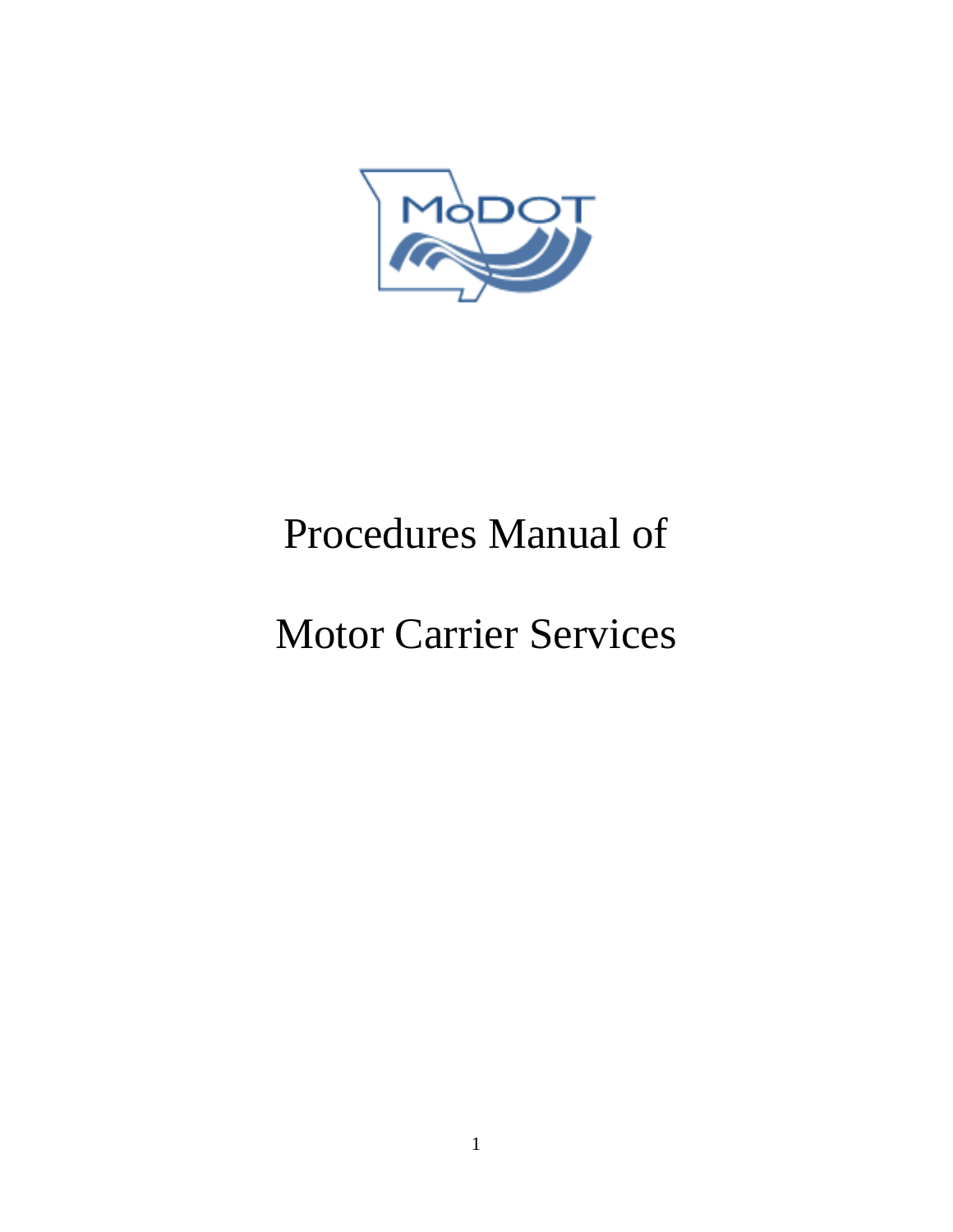# **Contents**

| Inspection of Books, Records, Property, Equipment, and Roadside Stops by Commission |  |
|-------------------------------------------------------------------------------------|--|
|                                                                                     |  |
| Joint Service, Interlining and Tacking by Passengers or Household Good Carriers 17  |  |
|                                                                                     |  |
|                                                                                     |  |
|                                                                                     |  |
|                                                                                     |  |
| Suspension Procedures of Authority by Court Orders Relating to Child Support or     |  |
| Notice To Be Given To Consumers By Household Goods Carriers – Timing of Delivery,   |  |
|                                                                                     |  |
|                                                                                     |  |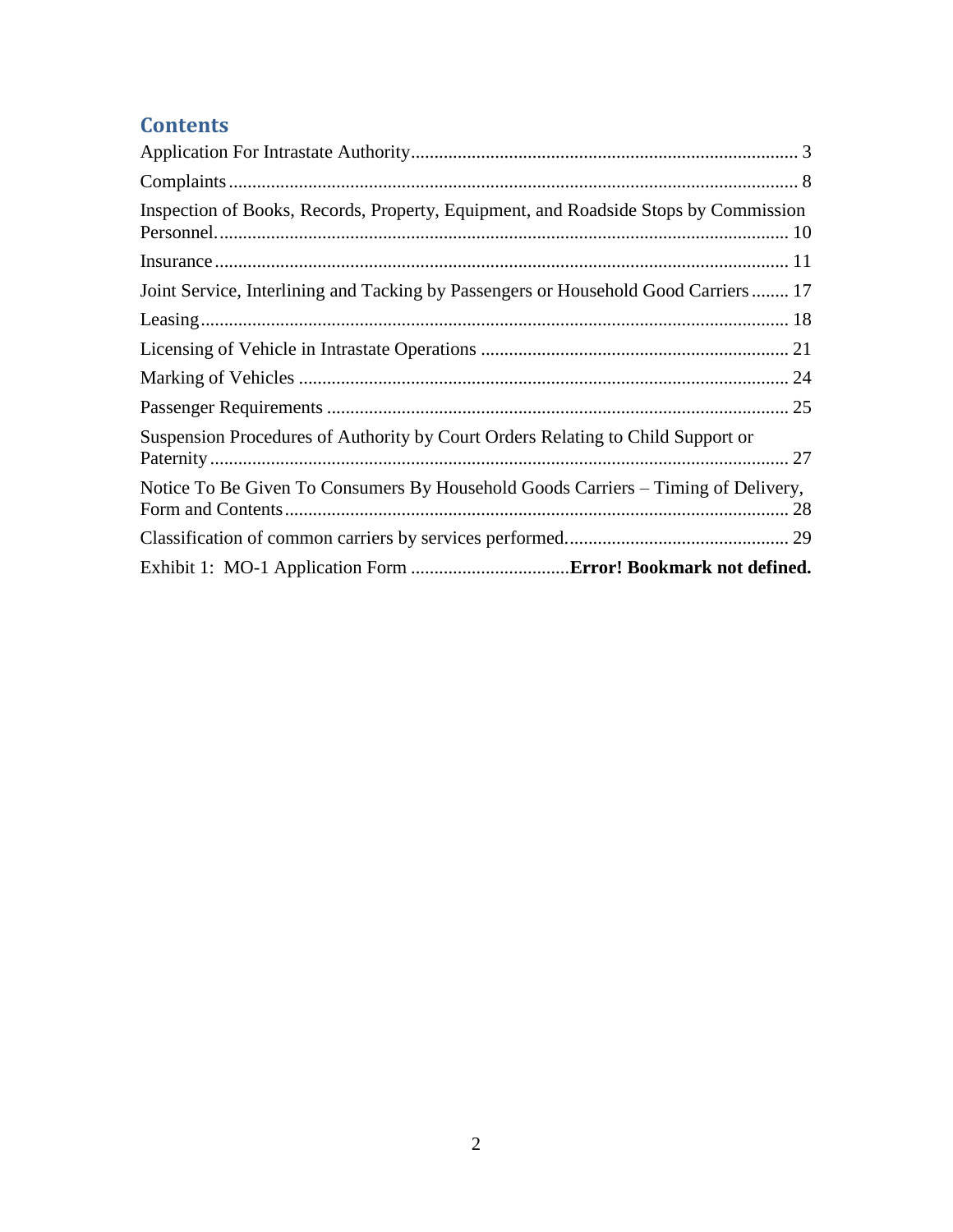## <span id="page-2-0"></span>**Application For Intrastate Authority**

- 1. General. Every application for the issuance or transfer of a common carrier certificate, permit or property registration for authorization of the transportation of passengers or property on the public highways in Missouri intrastate commerce shall be made in writing to the state Highways and Transportation Commission and shall contain such information as the state Highways and Transportation Commission shall, by rule, require and shall include the information as provided in number 3 below.
- 2. Method of Applying for Authority. The applicant shall complete and file an application form, including all exhibits required by the application form, which is prescribed as follows: Form MO-1, Application to Operate in Intrastate Commerce. The application form shall be filed for applications under sections 390.051, 390.061, 390.063, 390.081, 390.111, 390.270 and 390.290, RSMo. The applicant may file the application using the commission MCE web system in lieu of completing the Form MO-1. The prescribed MO-1 form is displayed in Exhibit 1.
- 3. Requirement for Acceptance of a Completed Application. Before the commission can makes a determination on the application, the applicant must:
	- A. File the information required on the application form in its entirety, including the submission of any exhibits required by the application form.
		- 1) Applicant Name The applicant name must comply with the following guidelines:
		- 2) Social Security Number By law enacted in 1997, an application submitted to the commission for a motor carrier certificate, permit or property carrier registration on behalf of an individual (sole proprietor) applicant is required to include the applicant's Social Security number (SSN).
	- B. Verification and Signature. The information filed must be verified by the applicant's signature, or the signature of an authorized representative of the applicant under oath or penalty of perjury. Verify that the applicant has signed and completed this portion of the application.
		- 1) Sole Proprietor The application must be signed by the owner.
		- 2) Trust A trustee may sign the application.
		- 3) Partnership or Limited Liability Partners A partner must sign the application submitted on behalf of a partnership or limited liability partnership.
		- 4) Corporation or Limited Liability Company Corporate officers may sign on behalf of the corporation. Members or the manager of the LLC can sign on behalf of the business.
		- 5) Divorce Of Party Owning Authority If the party owning the authority as a sole-proprietor or a partnership is ordered in a divorce decree to relinquish the authority to another individual or partner, a copy of the divorce degree must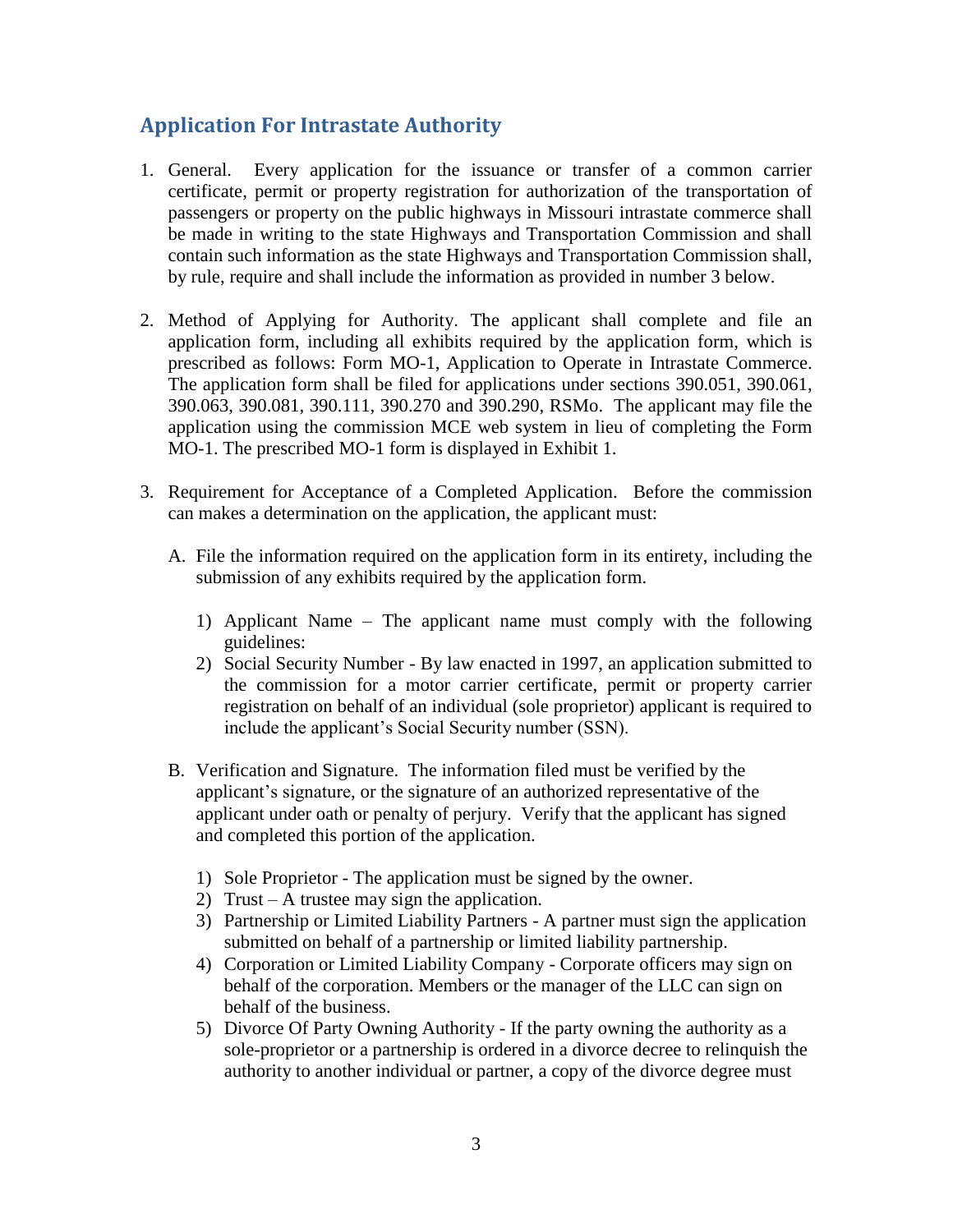be attached to the application for transfer and the transferor relinquishing the authority as required by the decree is not required to sign the application.

- 6) Transfer If applying for a transfer of existing authority, both the buyer and seller must sign the application.
- 7) Exception. An attorney, authorized to practice before the Missouri Bar or a representative who has submitted proof of power of attorney may sign the application in lieu of the applicant.
- 8) All verifications shall be made upon personal knowledge, or reasonable information and belief of the matters verified.
- C. Filed and approved by the commission a Form E—Uniform Motor Carrier Bodily Injury and Property Damage Liability Certificate of Insurance, or Form G— Uniform Motor Carrier Bodily Injury and Property Damage Surety Bond, executed by the applicant's insurance provider, in accordance with the requirements of 7 CSR 265-10.030; or in the alternative, notice that the applicant has been approved for self-insurance by order of this commission, in accordance with the requirements of section 390.126.1., RSMo, and commission rules 7 CSR 265-10.030 and 4 CSR 265-2.068.
- D. Vehicle Licensing and Fees*—*Except for Not for Profit Corporations, Passengers Other than in Charter Service. The application shall include the number and type of vehicle licenses requested by the applicant for each motor vehicle to be operated in Missouri intrastate commerce under the requested operating authority during the current license year. Payment of all license fees payable under section 390.136, RSMo in accordance with the requirements of 7 CSR 265-10.020 shall be received before the commission issues the operating authority.
- E. Corporate Standing—If the applicant is a corporation or limited liability partnership, confirmation that the applicant is properly incorporated or registered and in good standing with the Office of the Missouri Secretary of State shall be required. The commission may require an applicant to file written evidence of its incorporation, registration or good standing whenever deemed necessary by the commission.
- F. Fictitious Name Registration—If the applicant operates as a motor carrier under any trade name or fictitious name, confirmation that the applicant has properly registered its fictitious name as required by law with the Office of the Missouri Secretary of State shall be required.
- G. Workers Compensation Coverage Workers compensation insurance coverage must be verified and maintained for the transportation of household goods in accordance with section 390.054 RSMo.
- H. Equipment and Financial Status—The applicant must provide a list of all physical equipment owned or to be operated under the proposed service and information concerning the applicant's financial status as specified within the application form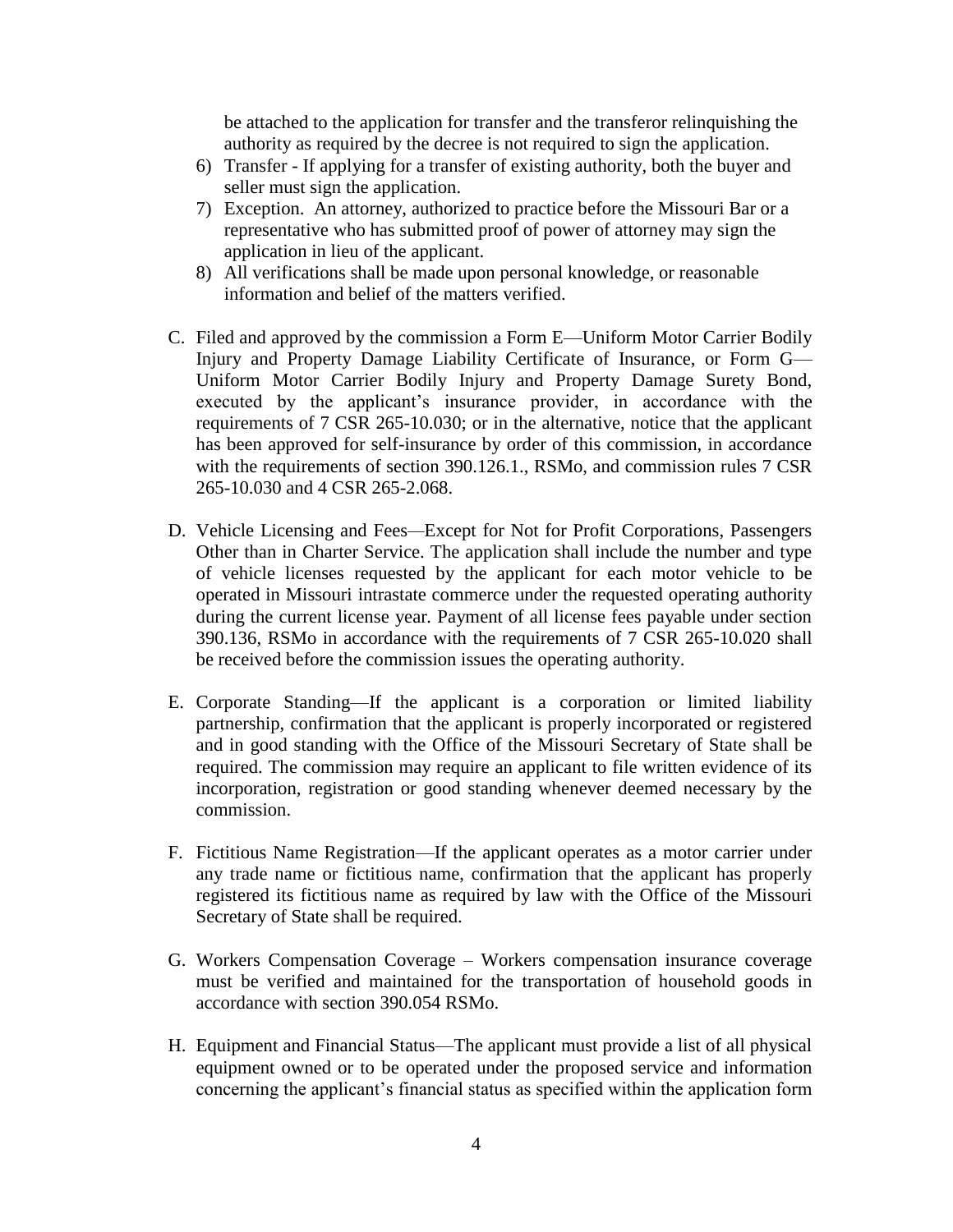or attached thereto. Financial status will be determined upon review of the balance sheet; income statement or other financial information as required or requested by the commission.

- I. Rates and Charges—
	- 1) Tariffs and time schedules for the transportation of passengers other than in charter service are required to be published and filed with the commission in accordance with the requirements of 7 CSR 265-10.050 and shall be received and approved by the commission before the certificate of operating authority is issued.
	- 2) Tariffs containing all rates and charges for the transportation of household goods are required to be published and kept on file at each of the motor carrier's terminals or places of business in accordance with the requirements of 7 CSR 265-10.050 and Tariff Circular 01-2013. The tariff must be available for review by the public and inspection upon demand by any person or commission personnel.
- J. Copy of Contracts—A copy of each executed contract for every contracting party shall be filed with the commission before it issues the contract authority pursuant to section 390.061 RSMo. The applicant may choose not to disclose contract rates and may in lieu of disclosing those rates to include in the contract a specific provision which incorporates by reference a schedule of rates in writing between the carrier and the shipper. (B) Contract carrier means a person who engages in the transportation of passengers or property by motor vehicle upon the public highways for hire or compensation under individual, continuing contracts or agreements. Contracts for the transportation of passengers or household goods shall meet requirements as defined by the commission.
- K. Form of Applications—The following requirements also apply to motor carrier applications for operating authority under this rule:
	- 1) Photocopied Forms, Original Signatures, Electronic Filings—Photocopies of the prescribed application and exhibit forms may be filed in lieu of the printed forms, if they are clearly legible, but the application shall include one (1) signature of every person whose signature is required. The commission may also accept or reject an application for filing by electronic mail (email), or other approved electronic media, in conformity with section (2) of this rule. An operating authority application and supporting documentation filed with the commission pursuant to this rule through the format of photocopies, facsimile (FAX) copies, or other approved electronic means shall be at the sole discretion of the commission and shall have the same legal rights, duties and liabilities attached to such documents as if they were signed originals;
	- 2) Substitution of Exhibits—If it would be unduly burdensome for the applicant to reproduce the required information as exhibits to the application form, then in lieu of filing the commission's prescribed exhibit form, the applicant may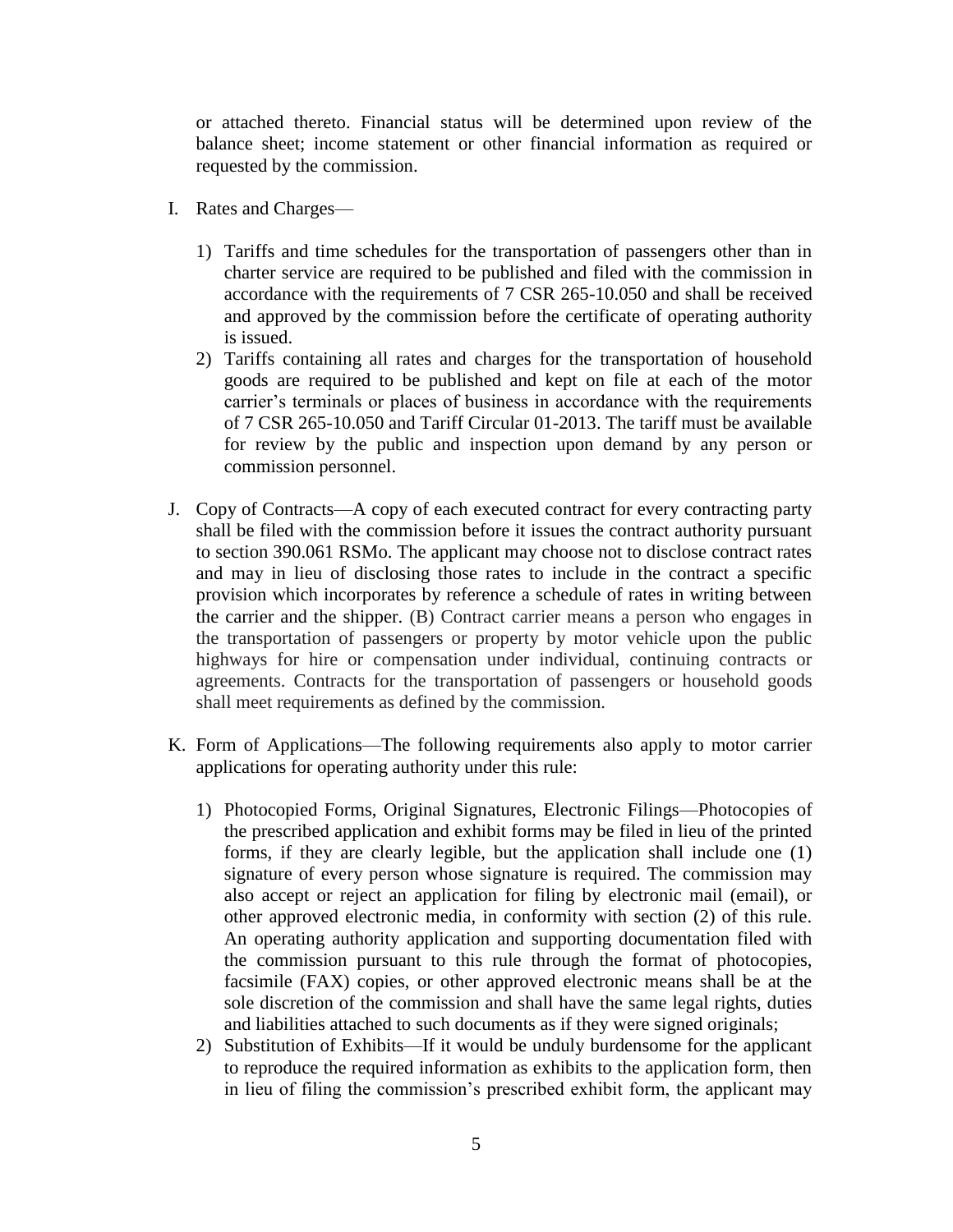file the required information in a writing which plainly sets forth the same information required by the prescribed exhibit form, in the same or a similarly unambiguous format, which shall be designated by the same exhibit letter as the prescribed exhibit for which it is substituted; and

- 3) Additional Information—Applications may include additional, relevant information besides the forms required in this rule, but such additional information shall not unnecessarily repeat the information required by the prescribed forms.
- L. Applicable Standards, Generally—Except as otherwise provided, the commission shall grant the application if it determines on the basis of the information filed by the applicant, evidence submitted by the commission staff, and any other information received by the commission, that the applicant is in compliance with the applicable safety, licensing, insurance and workers' compensation insurance coverage requirements, and is fit, willing and able to properly perform the service of a motor carrier of property or passengers, and to conform to the applicable provisions of Chapter 390, RSMo, and the requirements of the commission established thereunder.
	- 1) Exception—Not For Profit Corporations, Passengers Other Than In Charter Service— Whenever the application seeks the issuance of a certificate or permit which authorizes a not for profit corporation to perform the intrastate transportation of passengers other than in charter service exclusively as provided in section 390.063, RSMo, as a common carrier or contract carrier, the commission shall also make findings as required by subsection 3 of section 390.063, RSMo, and shall not grant the application unless it finds that the applicant is willing and able to properly perform the service proposed, and to conform to the provisions of Chapter 390, RSMo, and the rules and orders of the commission.
	- 2) Exception—Temporary Authority—Whenever the application seeks the issuance of temporary authority which authorizes the intrastate transportation of household goods or passengers as a common carrier or contract carrier, under section 390.081, RSMo, the commission shall not grant the application unless it finds that there is an urgent and immediate need for the proposed motor carrier service from, to or between a point or points or within a territory having no carrier service deemed capable of meeting such need.
- M. Documentation Noncompliance. If the applicant has failed to file the required documentation as set forth in section (4) of this rule within forty-five (45) days from the date the application form has been received by the commission, the applicant will be notified that no further consideration will be taken upon the applicant's request for authority. The applicant has the right to submit a new application and all new documentation required requesting approval by the commission to issue a certificate or permit to operate in intrastate commerce.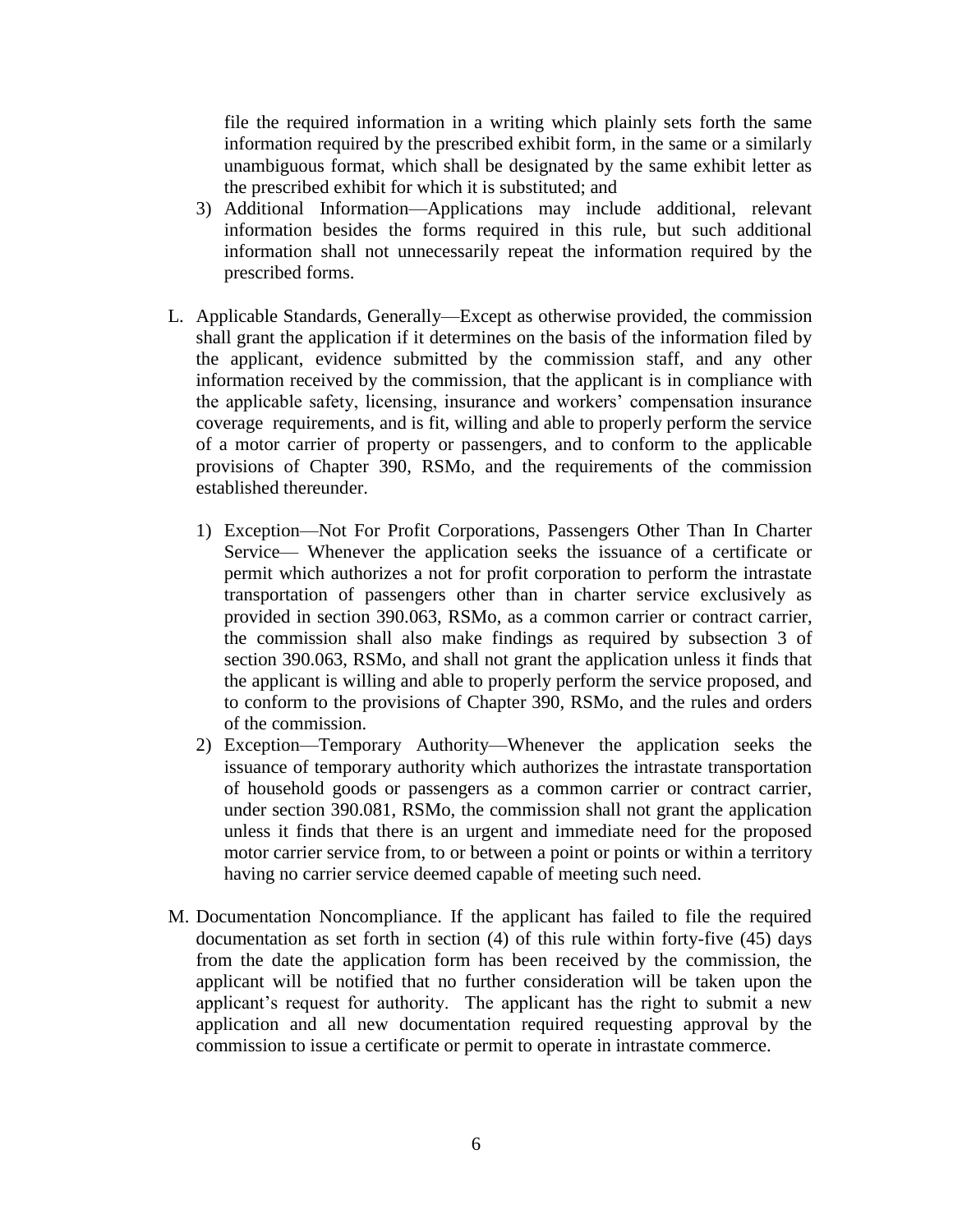- N. Findings**.** If the commission determines that the applicant is qualified or if the application seeks the issuance of temporary authority for the intrastate transportation of household goods or passengers as a common carrier or contract carrier as authorized by section 390.081 RSMo, the application shall be granted.
- 4. Denial of Request of Authority. If the commission determines that the information on record concerning the applicant's qualifications is not adequate to finally determine the application, staff may investigate the applicant's qualifications more thoroughly before making a final determination of the application. If the commission or the commission staff opposes granting the application, the commission shall deny the application by notice to the applicant. The denial shall give the applicant the opportunity to apply to the Administrative Hearing Commission to conduct a hearing to determine the merits of the application. At that time, the Administrative Hearing Commission shall make the final determination whether to grant the operating authority requested by the applicant.
- 5. Dismissal of Authority The commission shall dismiss on its motion any application for substantially the same common authority that has been previously denied within six months of filing the subsequent application.
- 6. Transfers—Commission staff's review of each proposed transfer of a certificate or permit shall include a consideration of how the proposed transfer will affect the transferor's and transferee's other operating authority, if any. Commission staff shall prepare a proposed certificate or permit for the transferee and, if the transferor is to retain any authority from the commission after the transfer, a proposed certificate or permit for the transferor also, setting forth the proposed authority as if the proposed transfer were approved by the commission. In setting forth the proposed operating authority, commission staff shall apply the principles of merger with reference to duplicated or overlapping authority as provided in 4 CSR 265-2.190 and, in accordance with those principles, may edit or modify the authority to delete extra pieces of authority that are deemed to be merged and no longer effective as separate pieces of authority, or to correct spelling, typographical, grammatical or format errors not altering the substance of the authority. Commission staff shall serve copies of the proposed certificate(s) or permit(s) upon both the transferor and the transferee. If neither of the applicants object to the proposed certificate(s) or permit(s) before the effective date of the order of transfer, then their objections, if any, shall be waived and the commission may issue the resulting certificate(s) or permit(s) as proposed by commission staff, unless otherwise ordered by the commission. If any objections are timely-filed to commission staff's proposed certificate(s) or permit(s), the application will be sent to the Administrative Hearing Commission for a hearing and final determination.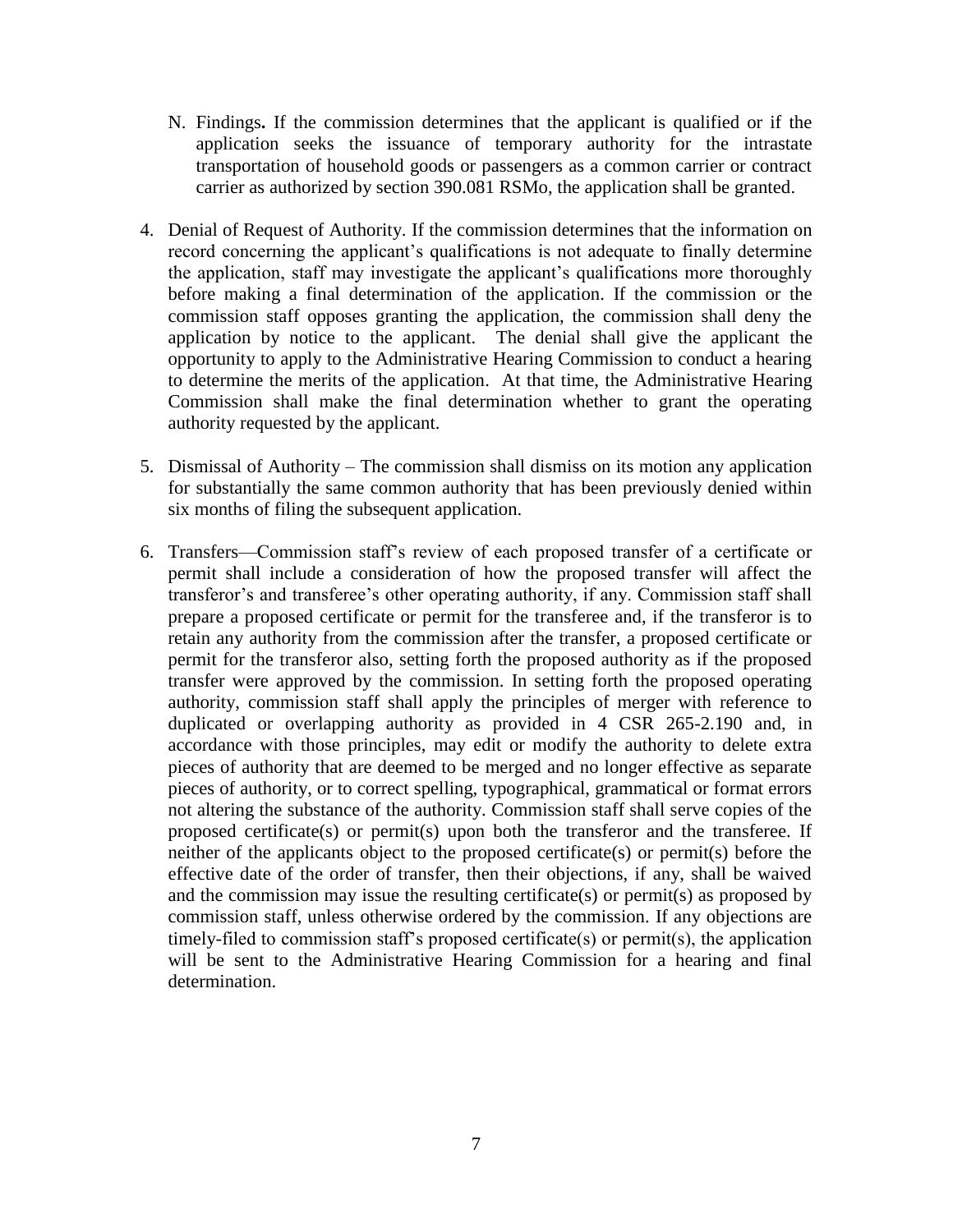#### <span id="page-7-0"></span>**Complaints**

The Safety and Compliance Section will process complaints received by the commission as outlined below.

- 1. Who Can File a Complaint? Complaints may be made against any motor carrier subject to regulation by the commission by any person, business entity or governmental entity upon the filing of such compliant with the commission. If a complaint is filed by a business or governmental entity, the complaint must be filed by the officer, member, partner, employee or agent that is legally authorized by such entity to take action on behalf of such entity.
- 2. Required Complaint Information. The complainant (person making the complaint) shall provide to MCS the required information in writing as follows:
	- A. Name, address, signature and telephone of each complainant, including a copy of the power of attorney if the individual filing the complaint is not legally authorized to act on the entity's behalf;
	- B. Name, address and available phone number of the person or entity (respondent) subject of the complaint that may be contacted;
	- C. A clear and concise description of the complaint, including the approximate time and date of the act or omission performed by the respondent and all references to violations of any law, rule or order of the commission, if known;
	- D. Description of any attempt by the complainant to resolve the complaint with the respondent and the response, if any, by the respondent to those attempts; and
	- E. Any documents that support the complaint being filed.
- 3. Filing of a Complaint. The complainant must file the required complaint information via mail, fax, an approved website, Email or other electronic media as approved by the director of MCS.
- 4. Dismissal. The filed complaint shall be dismissed without action if:
	- A. The complainant fails to file all of the information as required;
	- B. The description or documentation of the complaint is unclear and not sufficient to determine what act or omission is being described within the complaint;
	- C. The complaint is not within the jurisdiction of the commission; or
	- D. The complaint is unfounded.
- 5. Required Data Retention. The following information shall be recorded during the course of its investigation:
	- A. The names of each person contacted and date of contact in relation to the complaint;
	- B. Status, summary of findings and outcome of the complaint; and
	- C. Explanation of reason(s) for dismissal of any complaint.
- 6. Household Good Movers Complaints. Upon receipt of a complaint for the movement of household goods in intrastate commerce, the complainant shall be notified as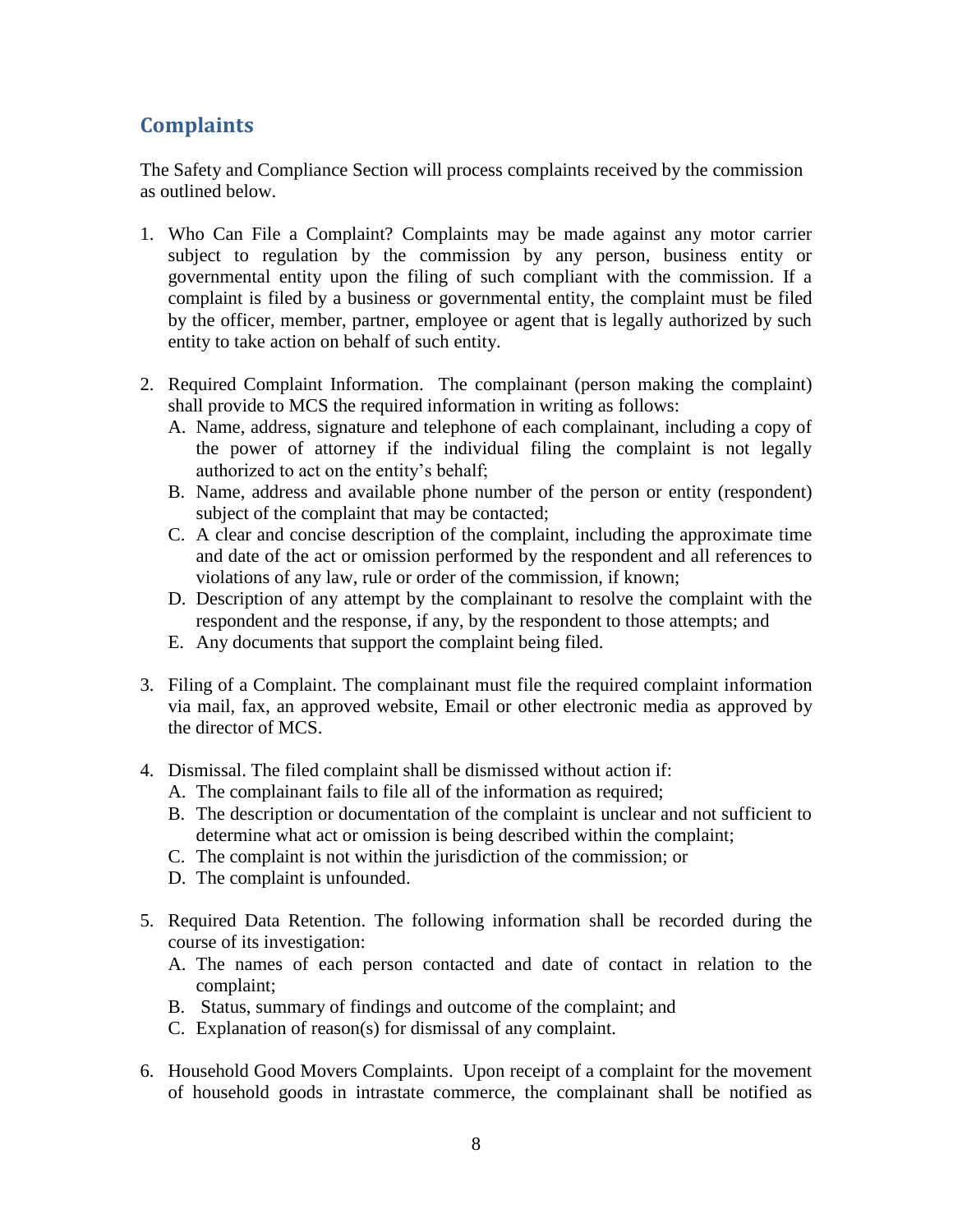described in Item 8 below, receipt of the filed complaint; the status of the complaint at the beginning of each quarter for all outstanding household goods complaints until final disposition of the complaint; unless otherwise provided by Section 387.139 RSMo.

- 7. Disclosure of Complaint Information. Only information open for public inspection shall be divulged to the complainant.
- 8. Method of Notification. Notification of information as required by this procedure may be made in writing by mail, Email or phone using the information on file with the commission. If the notification is made by phone, the contact will be documented as to who was contacted, the date and time of the contact.
- 9. Coordinating Complaint Activity with FMCSA. Interstate complaint investigations may be performed by the Safety and Compliance Section in coordination with the U.S. Department of Transportation, Federal Motor Carrier Safety Administration in accordance with the process established by FMCSA.
- 10. Complaint Resolution. The complaint may be resolved without any approval of the complainant.
- 11. Prosecution. If a complaint is not resolved between the MCS staff of the Safety and Compliance Section and the respondent, the complaint shall be forwarded to the Chief Counsel's Office for prosecution or further legal action.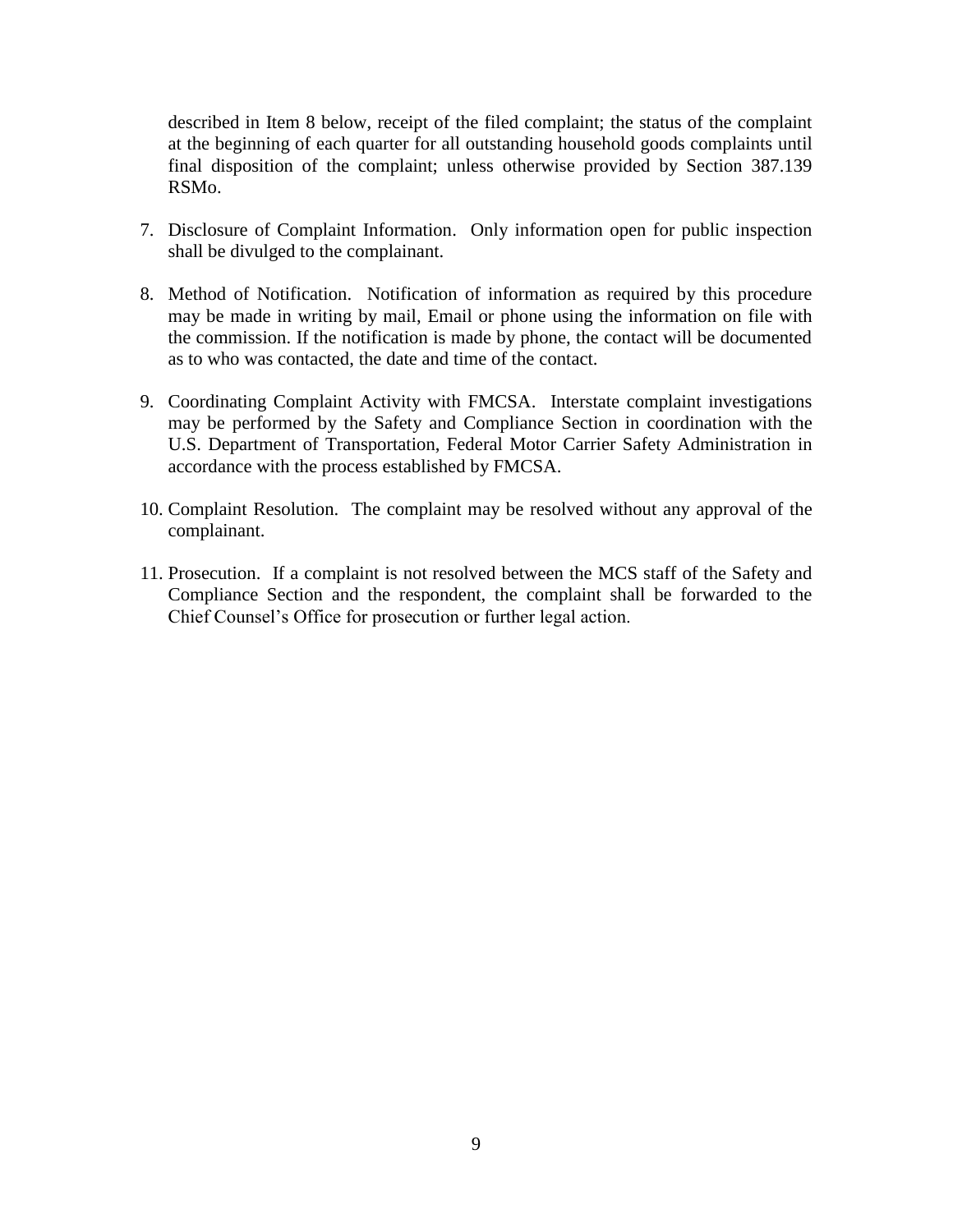#### <span id="page-9-0"></span>**Inspection of Books, Records, Property, Equipment, and Roadside Stops by Commission Personnel.**

- 1. Inspection Authority.Under sections 386.320, 387.310 and 390.150.4, RSMo, commission personnel are authorized to inspect and copy all books, records, documents and papers of motor carriers and their affiliates, entities under common control, and other related parties, at any time, and are further empowered to enter in and upon and to inspect the property, equipment, buildings and offices of all motor carriers and express, freight or freightline companies. Commission personnel shall notify a person or corporation before beginning to inspect their books, records, documents, papers, property, equipment, buildings or offices. Commission personnel may give the notice of inspection orally or in writing, in advance or immediately before beginning the inspection, and shall display official identification if requested to do so by the person or corporation to be inspected. Persons and corporations subject to inspection under section 386.320 or 390.150.4, RSMo, shall not fail or refuse to allow inspection and copying after receiving notification as provided in this section.
- 2. Access to Documents and Records. Commission personnel may use copying equipment offered by the motor carrier or related party, copying equipment provided by the commission and commercially available copying services to copy documents pursuant to their inspections. The motor carrier or related party shall allow reasonable access by commission personnel to available electrical outlets to operate copying, calculating and other equipment brought by commission personnel for use in connection with the inspection and copying. Commission personnel, with the permission of the person or corporation may take custody of any books, papers, documents and records for purposes of performing the requested inspection, copying and other activities reasonably incidental to those activities, and will return them to the person or corporation promptly after that.
- 3. Stop and Detention.Every person operating a commercial motor vehicle shall comply with the applicable requirements of sections 304.022 and 390.045, RSMo concerning stop and detention by the enforcement personnel of the commission. The operator of the commercial motor vehicle shall remain stopped so long as it is lawfully detained by the enforcement personnel, and shall not leave the scene or remove the commercial motor vehicle until the enforcement personnel gives permission to do so. During the stop and detention, the operator shall cooperate with the enforcement personnel by complying with all reasonable instructions given by the enforcement personnel in relation to the stop and detention, giving all relevant information requested and producing all books, papers, documents and records, as required by law or by the rules or orders of the commission.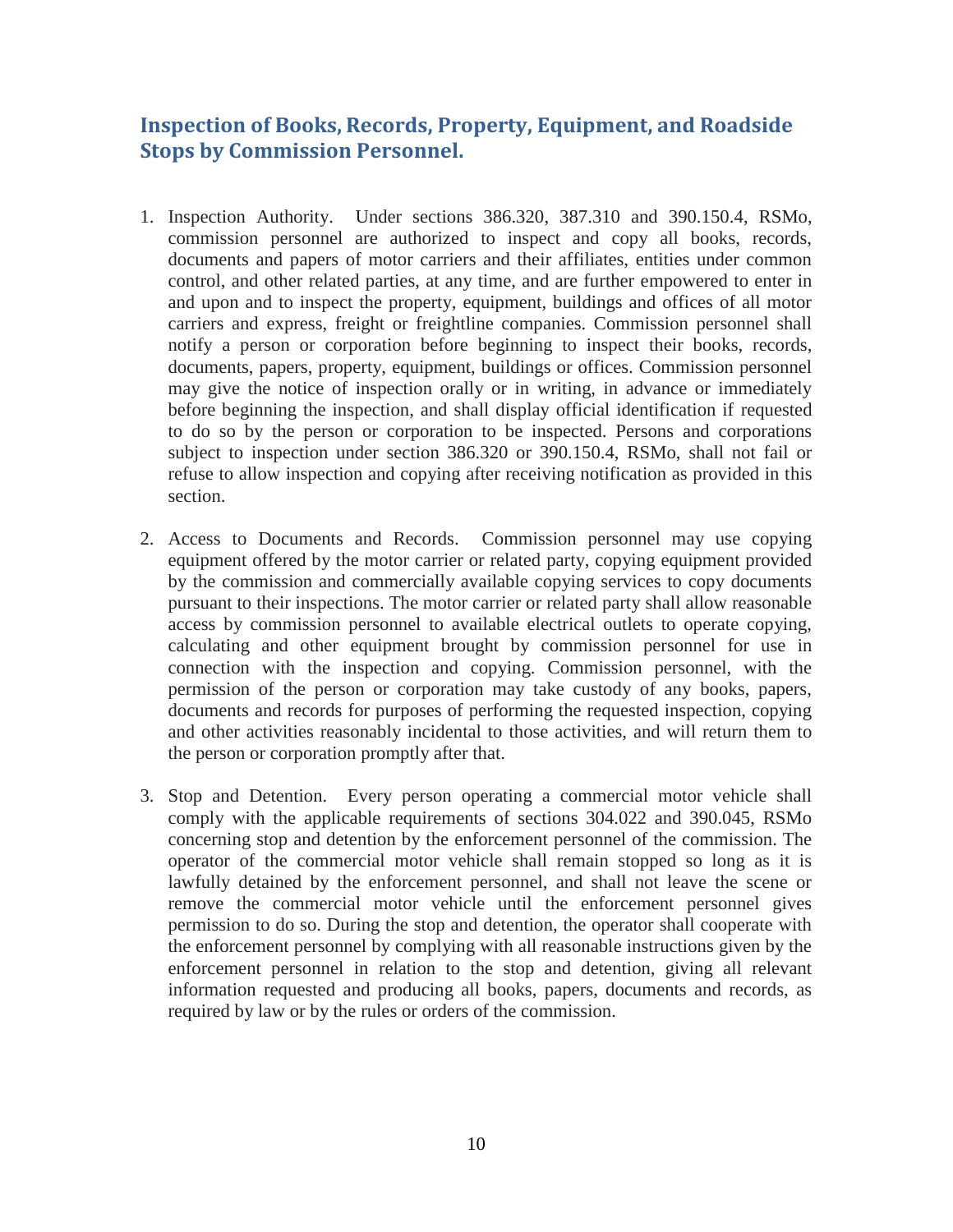#### <span id="page-10-0"></span>**Insurance**

- 1. Definitions. As used in this rule, unless the context clearly indicates otherwise, the following words and terms mean:
	- A. Bodily injury—Injury to the body, sickness, or disease, including death resulting from any of these.
	- B. Cancellation—The termination of insurance coverage by either the insurer or the insured.
	- C. Endorsement—A written amendment to the insurance policy.
	- D. Form—The standard form document that is currently specified for use by the commission, including any electronic forms or data that may be approved by the commission as acceptable equivalents pursuant to this rule or section 390.128, RSMo. Forms E, F, G, H, I, J, K and L referred to in this rule are incorporated by reference in this rule. The commission may add, amend, or eliminate any standard forms, which may include joint or common forms used by the commission in cooperation with other public governmental agencies or officials.
	- E. Property damage—Damage to or loss of use of tangible property, except property that the carrier transports as cargo on its motor vehicle.
	- F. Public liability—Liability for bodily injury or property damage; and with reference to the transportation of any hazardous material, hazardous substance or hazardous waste in intrastate commerce, the term includes liability for environmental restoration.
- 2. Filing of Documents. Insurance companies offering motor carrier insurance certificates, surety bonds, cancellation notices, or other documents for filing with the commission pursuant to this rule, shall deliver the documents to the attention of the commission's Motor Carrier Services Division registration section, in the division's main office located at 1320 Creek Trail Drive, Jefferson City, MO 65109, by any of the following methods: personal delivery, U.S. mail, express courier delivery, and unless otherwise specifically ordered by the commission, photocopies or FAX copies may be offered for filing instead of originals. Whenever the commission determines that it has the capability, it may also receive and accept or reject these documents for filing through any national clearinghouse or private database, electronic mail (Email), or other approved electronic media, in conformity of this procedure. A person or company that offers photocopies, FAX copies, or electronic documents for filing shall be bound by them as if they were signed originals. All documents offered for filing shall comply with the applicable requirements and be properly signed or otherwise authenticated in accordance with this rule.
	- A. Upon request, the commission will acknowledge receipt of any document offered for filing pursuant to this rule by stamping or marking the document, or other method approved by the commission, which shall specify the date when received. The commission shall receive these documents between the hours of 7:30 a.m. and 5:00 p.m. daily, except on Saturdays, Sundays and state holidays (when commission offices are closed). If any document is received by the commission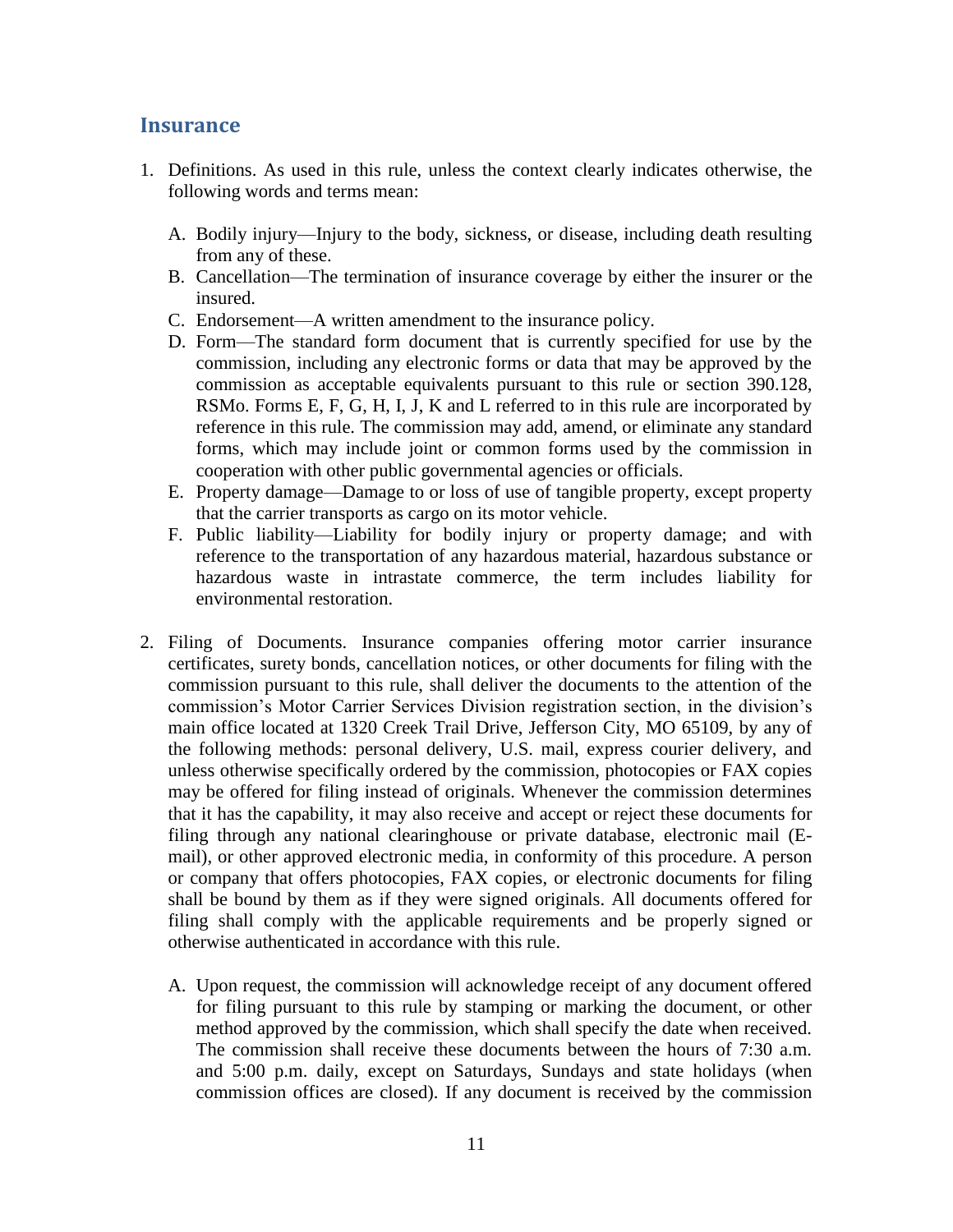by FAX, E-mail, or any other electronic medium on a Saturday, Sunday or state holiday (when commission offices are closed), or on any other day after 5:00 p.m. but before 7:30 a.m. on the next succeeding day, then the commission shall deem it as received at 7:30 a.m. on the next succeeding day that is neither a Saturday, Sunday, nor state holiday.

- B. A document offered for filing pursuant to this rule is filed with the commission when the designated commission personnel have—
	- Received the completed document;
	- Made a preliminary review and determination that the document received is complete, properly authenticated, and satisfies all applicable legal requirements; and
	- Confirmed the filing by stamping or marking the document, or other method approved by the commission, which shall record the date when filed.
- C. Except as provided in section (10) of this rule, whenever a document form is specified by this rule, the document shall be filed using that form.
- D. The commission may reject any document filed or offered for filing pursuant to this rule, or declare it invalid at any time, and shall notify the motor carrier of the rejection or invalidity, if—
	- 1) The motor carrier fails to comply, or to obtain compliance by its insurer or surety, with any applicable requirement of the commission pursuant to this rule, section 390.126, or section 390.128, RSMo;
	- 2) The person or persons purporting to have signed or authenticated the document fail to give the commission adequate assurance of the authenticity of the document, including any signatures or copies, when requested by the commission; or
	- 3) The document is filed on paper that is either larger than eight and one-half inches wide by eleven inches high (8  $1/2$ "  $\times$  11"), or smaller than eight and one-half inches wide by five and one-half inches high  $(8 \frac{1}{2} \times 5 \frac{1}{2})$ .
- E. Insurance certificates and surety bonds filed with the commission shall not be removed from the commission's custody, except as provided by law or by permission of the commission*.*
- 3. Proof of Coverage and Minimum Limits of Public Liability for Intrastate Carriers Generally. Every motor carrier operating any motor vehicles in intrastate commerce by authority of this commission shall at all times have on file with and approved by the commission a surety bond or a certificate of public liability insurance (on a form approved by the commission) which shall show specifically that the required uniform endorsements are attached to the policy covering each motor vehicle in amounts not less than the following amounts.
	- A. Passenger Vehicles twelve (12) passenger or less capacity, \$100,000 for injury or death of one (1) person; \$300,000 for any one (1) accident; \$50,000 property damage for any one (1) accident; and
	- B. Passenger Vehicles more than twelve (12) passenger capacity, \$100,000 for injury or death of one (1) person; \$500,000 for any one (1) accident; \$50,000 property damage for any one (1) accident.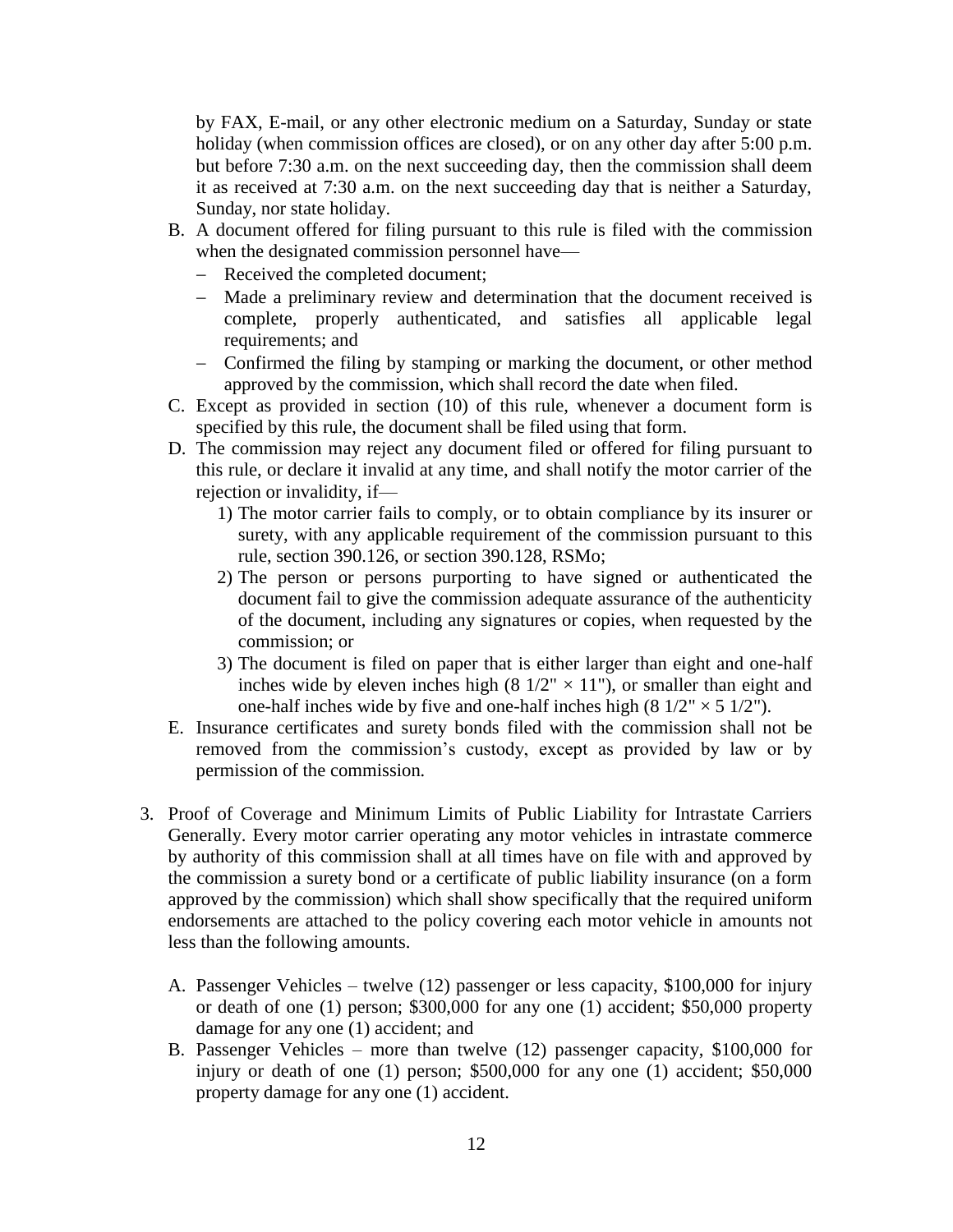- C. Freight Vehicles \$100,000 for injury or death of one (1) person; \$300,000 for any one (1) accident, \$50,000 property damage for any one (1) accident.
- 4. Proof of Coverage and Minimum Limits of Public Liability for Hazardous Materials Carriers. Every motor carrier operating any motor vehicles in intrastate commerce transporting those types of commodities designated below shall at all times have on file with and approved by the commission a surety bond or a certificate of public liability insurance before operating any vehicles within this state. Every surety bond and insurance certificate filed pursuant to this section shall show specifically that the required uniform endorsements are attached to the policy covering each motor vehicle in amount not less than the following:
	- A. Hazardous substances, as defined in 49 CFR 171.8, transported in cargo tanks, portable tanks, or hopper-type vehicles with capacities in excess of 3500 water gallons; or in bulk Division 1.1, 1.2 and 1.3 materials, Division 2.3, Hazard Zone A, or Division 6.1, Packing Group I, Hazard Zone A materials; or in bulk Division 2.1 or 2.2; or highway route controlled quantities of a Class 7 material as defined in 49 CFR 173.403 - \$5,000,000 combined single limits; or
	- B. Oil listed in 49 CFR 172.101; hazardous waste, hazardous materials and hazardous substances defined in 49 CFR 171.8 and listed in 49 CFR 172.101, but not mentioned in (A) - \$1,000,000 combined single limits.

"In bulk" means the transportation, as cargo, of property, except Division 1.1, 1.2 or 1.3 materials, and Division 2.3, Hazard Zone A gases, in containment systems with capacities in excess of 3,500 gallons;

"In bulk" (Division 1.1, 1.2 or 1.3 explosives) means the transportation, as cargo, of any Division 1.1, 1.2 or 1.3 materials in any quantity; and

"In bulk" (Division 2.3, Hazard Zone A, or Division 6.1, Packing Group I, Hazard Zone A materials) means the transportation, as cargo, of any Division 2.3, Hazard Zone A or Division 6.1, Packing Group I, Hazard Zone A material in any quantity.

5. Public Liability Insurance and Surety Bond Forms. The certificate of public liability insurance (form E) shall state that the insurer has issued to the motor carrier a policy of insurance which by endorsement provides automobile bodily injury and property damage liability insurance covering the obligations imposed upon the motor carrier by the provisions of the law of this state. The certificate shall be on form E—Uniform Motor Carrier Bodily Injury and Property Damage Liability Certificate of Insurance. The certificate shall be duly completed and executed by the insurer. The endorsement shall be attached to the insurance policy and form a part of it. True copies of the policy with the endorsement attached shall be maintained at the motor carrier's principal place of business, and upon request shall be produced for inspection by the commission within this state. The endorsement shall be on form F—Uniform Motor Carrier Bodily Injury and Property Damage Liability Insurance Endorsement. The endorsement shall be duly completed and executed by the insurer. The form F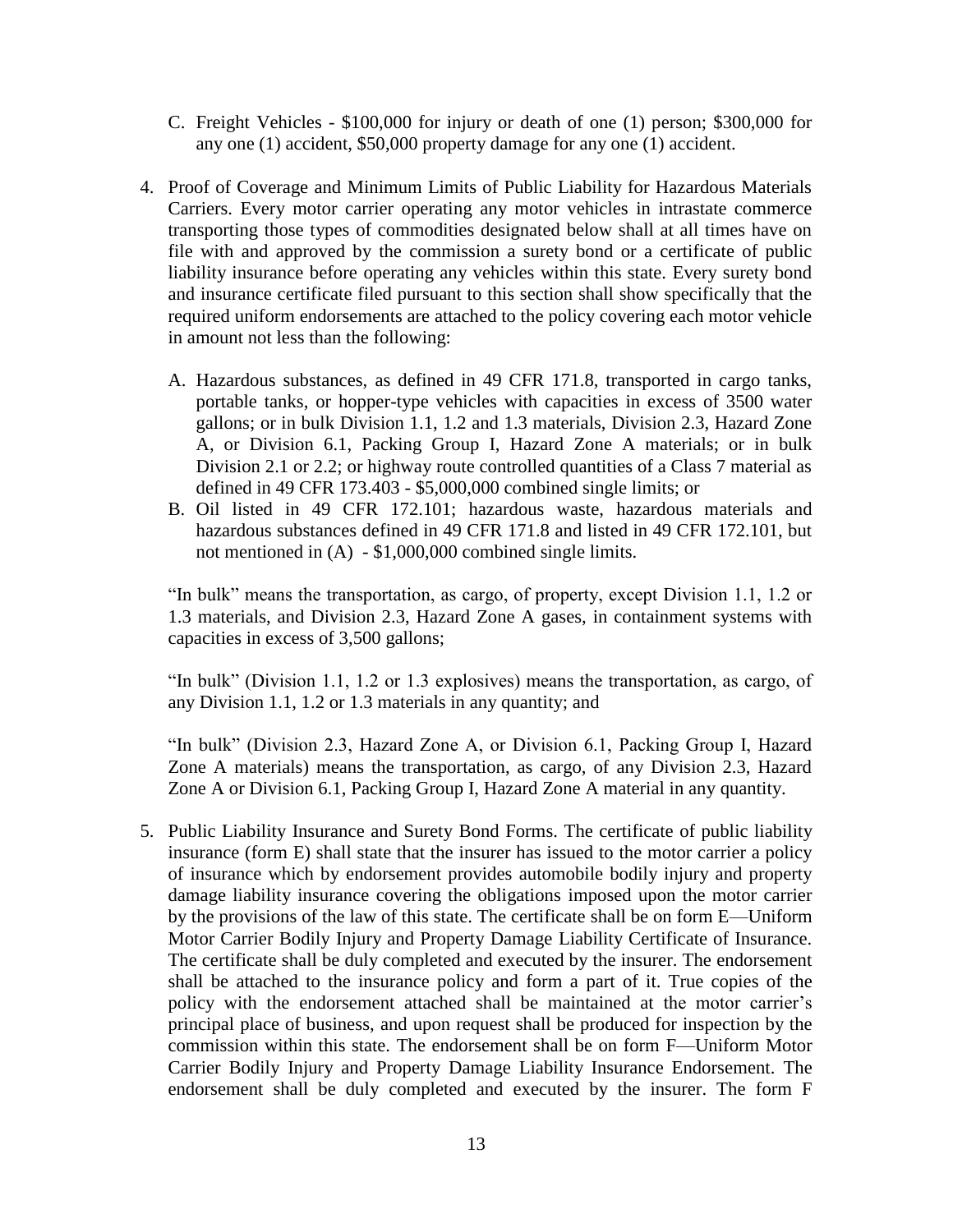endorsement amends the insurance policy to which it is attached to assure compliance with this rule by the motor carrier. The surety bond shall be in the form set forth in form G—Uniform Motor Carrier Bodily Injury and Property Damage Surety Bond. The bond shall be duly completed and executed by the surety and principal.

- 6. Intrastate Household Goods Cargo Liability— Proof of Coverage, Minimum Limits and Forms. Except as otherwise provided in this rule or by commission order, each vehicle while transporting household goods in intrastate commerce within this state shall be covered by a surety bond or certificate of cargo insurance filed with, and approved by, the commission in amounts not less than the amounts prescribed in 7 CSR 265-10.030.
	- A. The certificate of cargo liability insurance shall state that the insurer has issued to the motor carrier of household goods a policy of insurance which by endorsement provides cargo insurance covering the obligations imposed upon the motor carrier by provisions of the law of this state. The certificate shall be on form H— Uniform Motor Carrier Cargo Certificate of Insurance. The certificate shall be duly completed and executed by the insurer. The endorsement shall be attached to the insurance policy and form a part of it. True copies of the policy with the endorsement attached shall be maintained at the motor carrier's principal place of business, and upon request shall be produced for inspection by the commission within this state. The endorsement shall be on form I—Uniform Motor Carrier Cargo Insurance Endorsement, which shall be duly completed and executed by the insurer. The form I endorsement amends the insurance policy to which it is attached to assure compliance with this rule by the motor carrier. The surety bond shall be in the form set forth in form J— Uniform Motor Carrier Cargo Surety Bond. The bond shall be duly completed and executed by the surety and principal.
	- B. An insurance company or surety shall file separate certificates or bonds, whenever it provides both cargo liability and public liability coverage for a motor carrier of household goods.
	- C. Any shipper and contract carrier of household goods may agree upon different limits of cargo insurance than this section requires, or the shipper may expressly waive cargo insurance coverage for all household goods shipments transported by the contract carrier. The agreement or waiver shall be evidenced in writing and filed with the commission. When agreements or waivers are filed and in effect regarding all contracting shippers that a contract carrier may serve, upon the carrier's request, the commission shall waive the filing of a cargo liability insurance certificate or surety bond for that carrier.
- 7. Cancellation and Reinstatement. Except as provided in section (8) of this rule, an insurer under the provisions of this rule shall give the commission not less than ten (10) days' notice of the cancellation of motor carrier bodily injury and property damage liability insurance or motor carrier cargo insurance, by filing with the commission the form of notice set forth in form K—Uniform Notice of Cancellation of Motor Carrier Insurance Policies. The notice shall be duly completed and executed by the insurer. A surety under the provisions of the rule shall give the commission not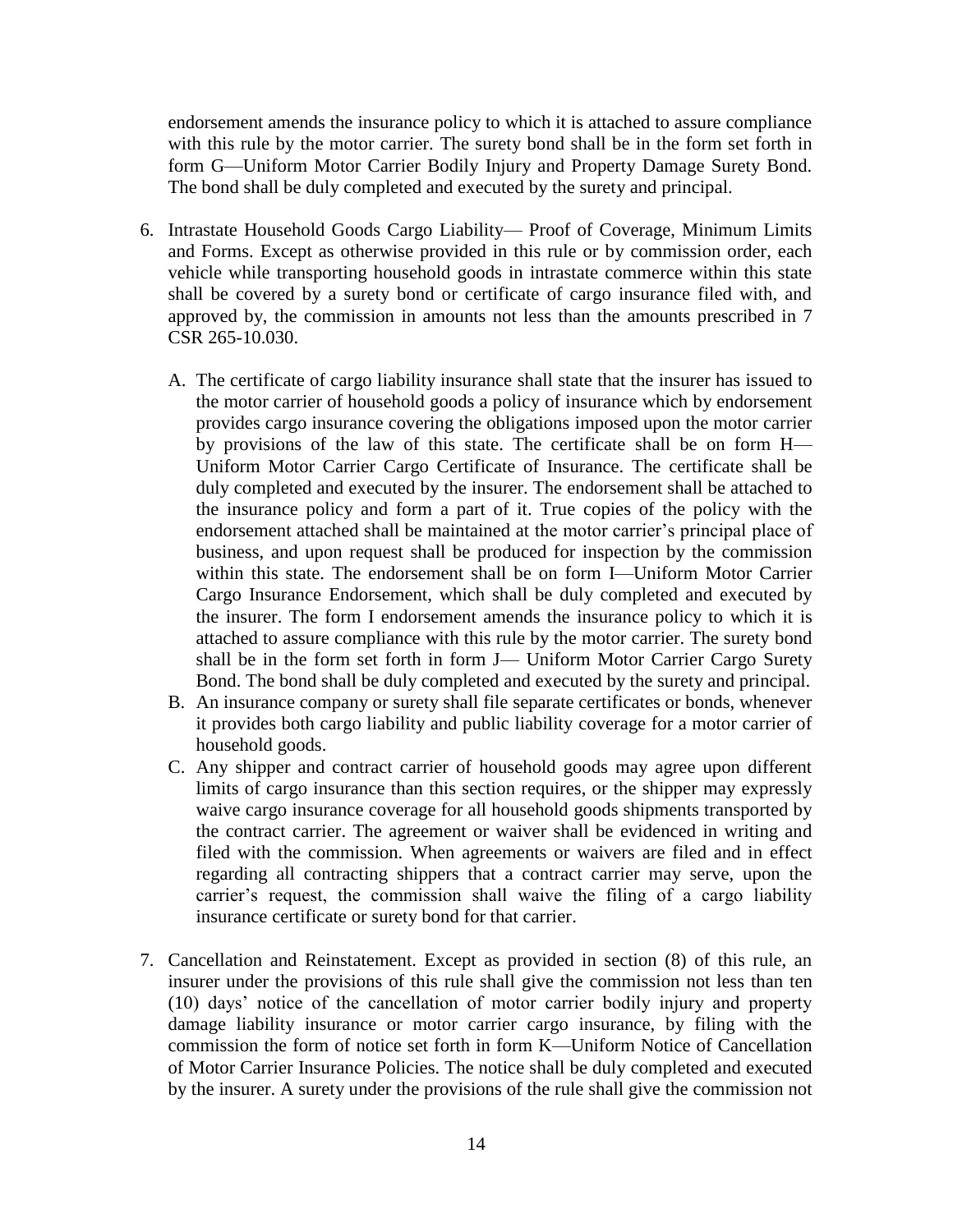less than ten (10) days' notice of the cancellation of motor carrier bodily injury and property damage liability surety bond or motor carrier cargo surety bond, by filing with the commission the form of notice set forth in form L—Uniform Notice of Cancellation of Motor Carrier Surety Bond. The notice shall be duly completed and executed by the surety or motor carrier. After cancellation in accordance with this section, a new certificate of insurance or surety bond must be filed to reinstate coverage for the motor carrier.

- 8. Replacement Coverage. Policies of insurance and surety bonds required pursuant to this rule may be replaced by other policies of insurance or surety bonds. The liability of the retiring insurer or surety shall be considered as having terminated on the effective date of the replacement policy of insurance or surety bond if accepted by the commission; except that if a cancellation notice under section (7) of this rule is received prior to receipt of the replacement certificate of insurance or surety bond, the liability of the retiring insurer or surety shall be considered as having terminated at the end of the thirty (30)-day cancellation period required in section (7) of this rule.
- 9. Authorization of Insurer or Surety. Upon request of the commission, any insurance company that has filed or offers to file an insurance certificate shall furnish evidence satisfactory to the commission that the insurance company issuing the policy is duly authorized to transact business in Missouri and to issue the policy offered, and that it is financially able to meet its obligations.
- 10. Electronic Filing of Insurance Documents. Whenever the commission determines that it has the capability, it may also accept insurance certificates, surety bonds, cancellations, or any other documents offered for filing pursuant to this rule, or section 390.126 or 390.128, RSMo, on behalf of intrastate motor carriers through any national clearinghouses or private databases, by electronic mail (E-mail), or by any other electronic media approved by the commission.
	- A. Every motor carrier, insurance company, surety or other person that files a document electronically shall use the same document form as otherwise required by this rule, except that the commission may accept for filing an electronic document containing only the particular information required of that motor carrier and insurance company, surety or other person, and the commission shall incorporate by reference all other provisions of the required form. Whenever an electronic document is filed in this manner, all provisions of the required form shall be binding upon the motor carrier, insurance company, surety or other person identified in the document, to the same extent as if a fully executed paper document were filed.
	- B. The commission may require insurance or surety companies to use account numbers, passwords, and other forms of identification or authorization before filing a document electronically. Before the commission accepts electronic documents for filing, each document shall be authenticated in a manner authorized by law and approved by the commission. The commission may require or accept electronic signatures, digital signatures, or other forms of authentication.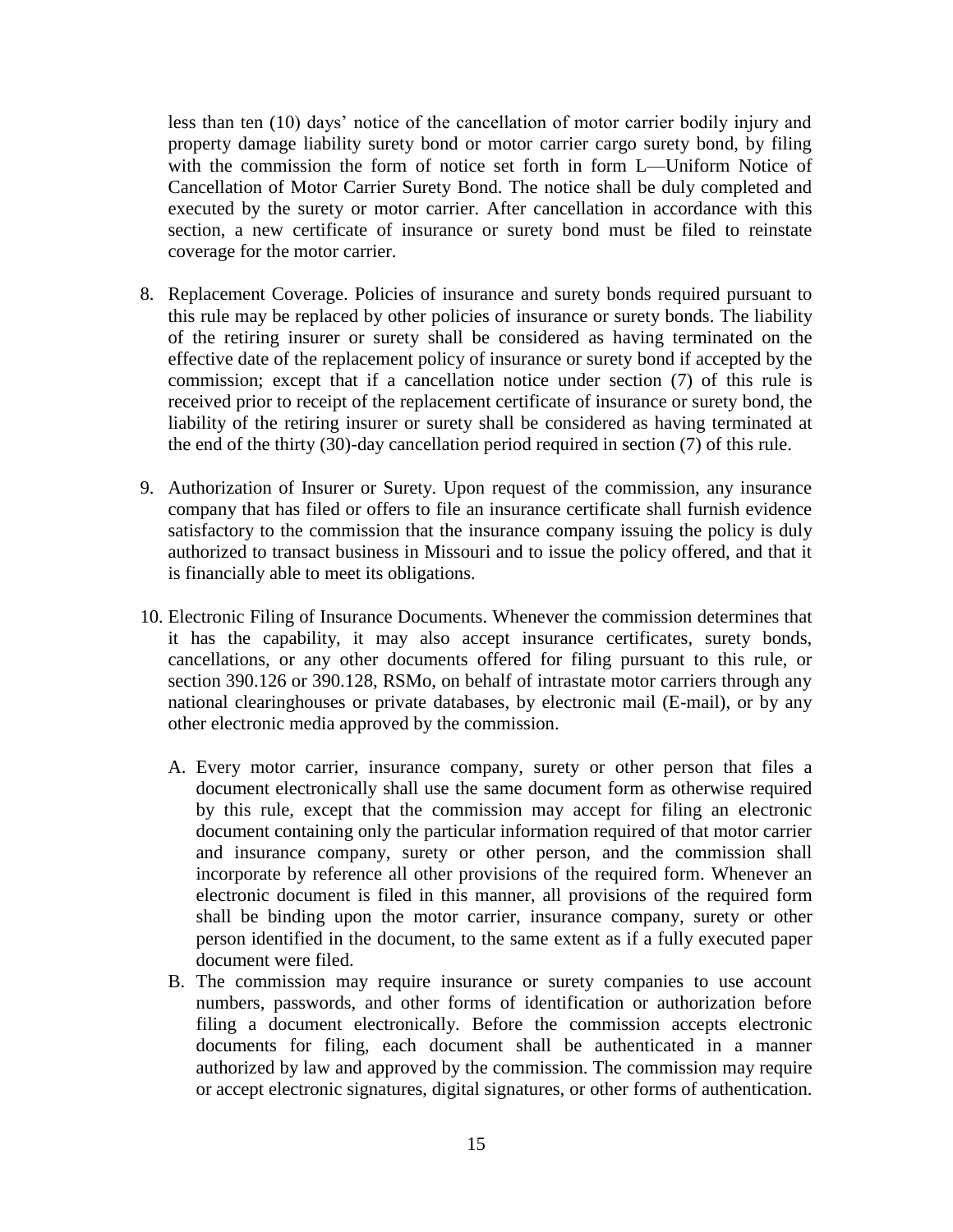The commission will give public notice through the commission's Internet web site, or other conspicuous manner, of the approved methods of offering and authenticating documents for filing electronically.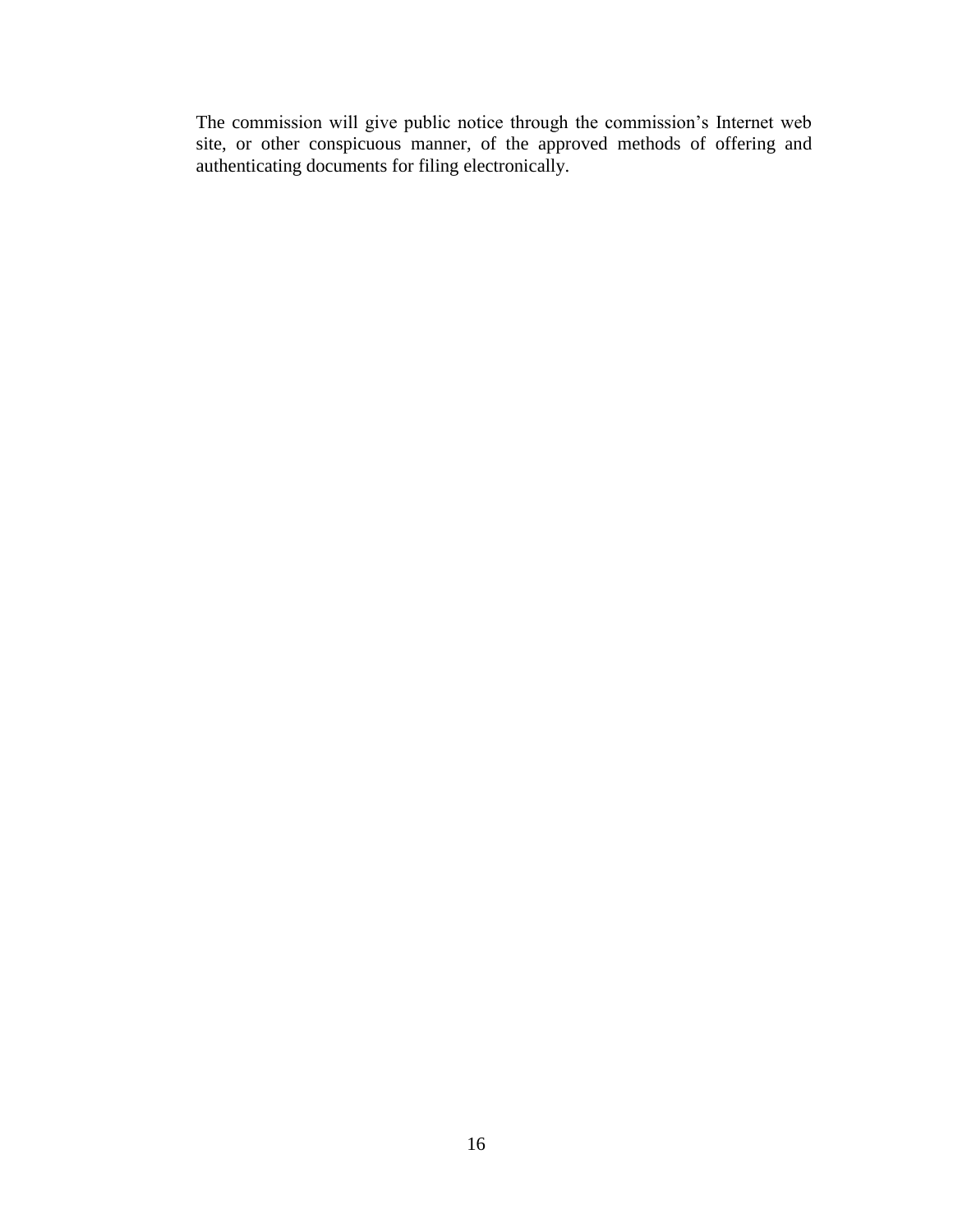## <span id="page-16-0"></span>**Joint Service, Interlining and Tacking by Passengers or Household Good Carriers**

- 1. Every motor carrier, to the extent it is authorized by this commission to transport passengers or household goods between points in Missouri over regular routes, may establish joint service at joint through rates between any point in Missouri on its own regular route where service is authorized by its own certificate or permit, and any other point in Missouri on the regular route of another motor carrier of passengers or household goods where service is authorized by that carrier's certificate or permit, subject to the following requirements:
	- A. In providing this joint or interline service, each carrier shall transport passengers or household goods only upon its owned or leased vehicles, over its own authorized regular routes and between authorized points on those routes, and shall actually interchange passengers or household goods with the other carrier at an authorized point common to both carriers' certificates or permits. If either participating carrier is a regular route contract carrier, then this interline service shall be limited to transportation for the contracting parties identified in that contract carrier's permit;
	- B. No carrier shall participate in joint or interline service until it has complied with the applicable tariff requirements of 4 CSR 265-6.010 with reference to passenger carriers, or 7 CSR 265-10.050 with reference to household goods carriers; and
	- C. Motor carriers of passengers or household goods shall not provide joint or interline service over irregular routes, nor over any combination of regular routes and irregular routes.
- 2. A motor carrier of passengers or household goods shall not consolidate or tack together separate routes within its own certificate or permit, to provide through service between points on its separate routes, unless the commission has expressly authorized the carrier to perform that consolidation, tacking or through service in its certificate or permit. The commission may authorize the consolidation, tacking or through service by a carrier subject to the following limitations:
	- A. No carrier who is authorized by the commission to perform this consolidation, tacking or through service between separate routes shall begin providing this through service until it has complied with the applicable tariff requirements of 4 CSR 265-6.010 with reference to passenger carriers, or 7 CSR 265-10.050 with reference to household goods carriers; and
	- B. The commission may authorize a motor carrier of passengers or household goods to consolidate, tack together or provide through service between points on regular routes only. The following incompatible authorities shall not be consolidated or tacked together within a carrier's certificate or permit:
		- 1) Two (2) or more irregular routes; or
		- 2) One (1) or more regular routes and one (1) or more irregular routes.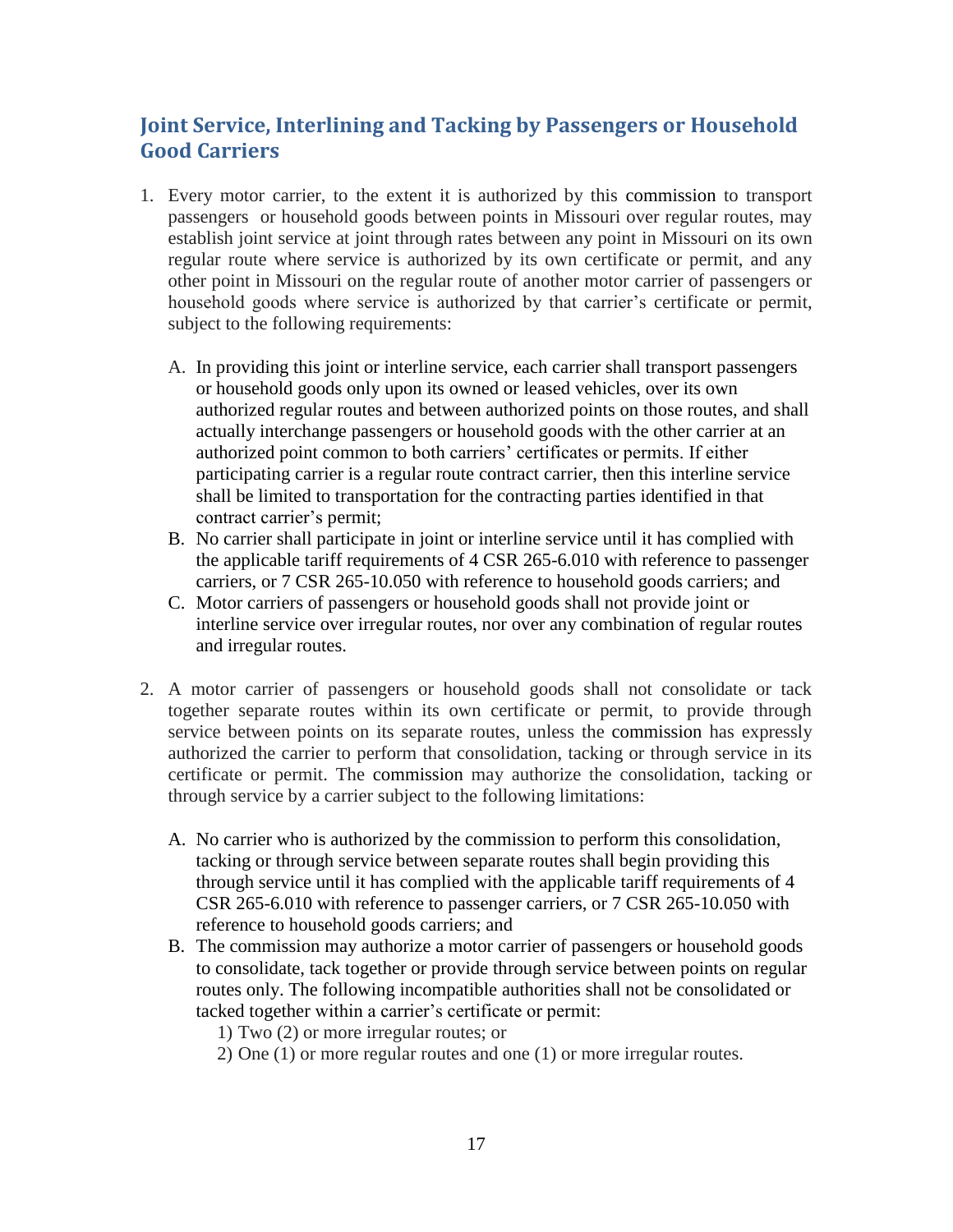#### <span id="page-17-0"></span>**Leasing**

- 1. Effective January 1, 1995, the Federal Aviation Administration Authorization Act of 1994 (H.R. 2739, 103d Congress, 2d Session) (49 U.S.C. sections 11501(h) and 41713(b)), generally preempts the states from enacting or enforcing any law, regulation, or other provision having the force and effect of law relating to the prices, routes and services of motor carriers of property (except household goods). However, this Act expressly states that its general rule of preemption shall not restrict the safety regulatory authority of a state with respect to motor vehicles, and shall not restrict the authority of a state to regulate motor carriers with regard to minimum amounts of financial responsibility relating to insurance requirements and self-insurance authorization. Therefore, the commission concludes that the requirements of this rule are not preempted, because the requirements under this rule are necessary, in the exercise of the commission's powers to regulate safety and insurance of motor carriers, to properly identify and enforce the commission's requirements on motor vehicles and drivers when they are operated under certificates and permits issued by the commission to persons other than the owners, to prevent the evasion of regulatory requirements through certain vehicle leasing arrangements, and to assure that the leased vehicles operated by motor carriers are safely equipped, maintained and operated, and properly insured and licensed.
- 2. Every lease of motor vehicles to which the provisions of this rule are applicable, and the lessor and lessee under the lease, shall comply with the following requirements:
	- A. The lease must be reduced to writing and at least two (2) copies shall be prepared and duly executed. One (1) copy of the executed lease shall be retained by the lessee for not less than two (2) years after the expiration of the lease; the other required copy shall accompany the driver of the leased vehicle at all times while the vehicle is in operation under the lease, and shall be available for inspection by personnel of the commission, the state highway patrol, and any other officials authorized to enforce the motor vehicle or transportation laws of this state;
	- B. Except when a vehicle is subleased by a motor carrier in compliance with subsection (3)(D) of this rule, the lessee shall be deemed the operator of the motor vehicle for the term of the lease. The terms of the lease shall provide, and the surrounding facts shall reflect, that the leased equipment is exclusively committed to the lessee's use during the term of the lease, and that the lessee shall actually control the operation of the vehicle, including its equipment, physical condition, insurance coverage, licensing, markings, drivers, drivers' qualifications, drivers' hours of service, and all other related matters, to the same extent as if the lessee were the actual owner of the vehicle;
	- C. The lessee shall accept responsibility to the public for any injury to persons or property caused in the course of operations of the leased vehicle pursuant to the lease and during the term of the lease. If the lessee is a motor carrier authorized by this commission to perform intrastate transportation, the lessee shall comply with all commission requirements relating to insurance coverage under 7 CSR 265-10.030, with respect to the leased vehicle;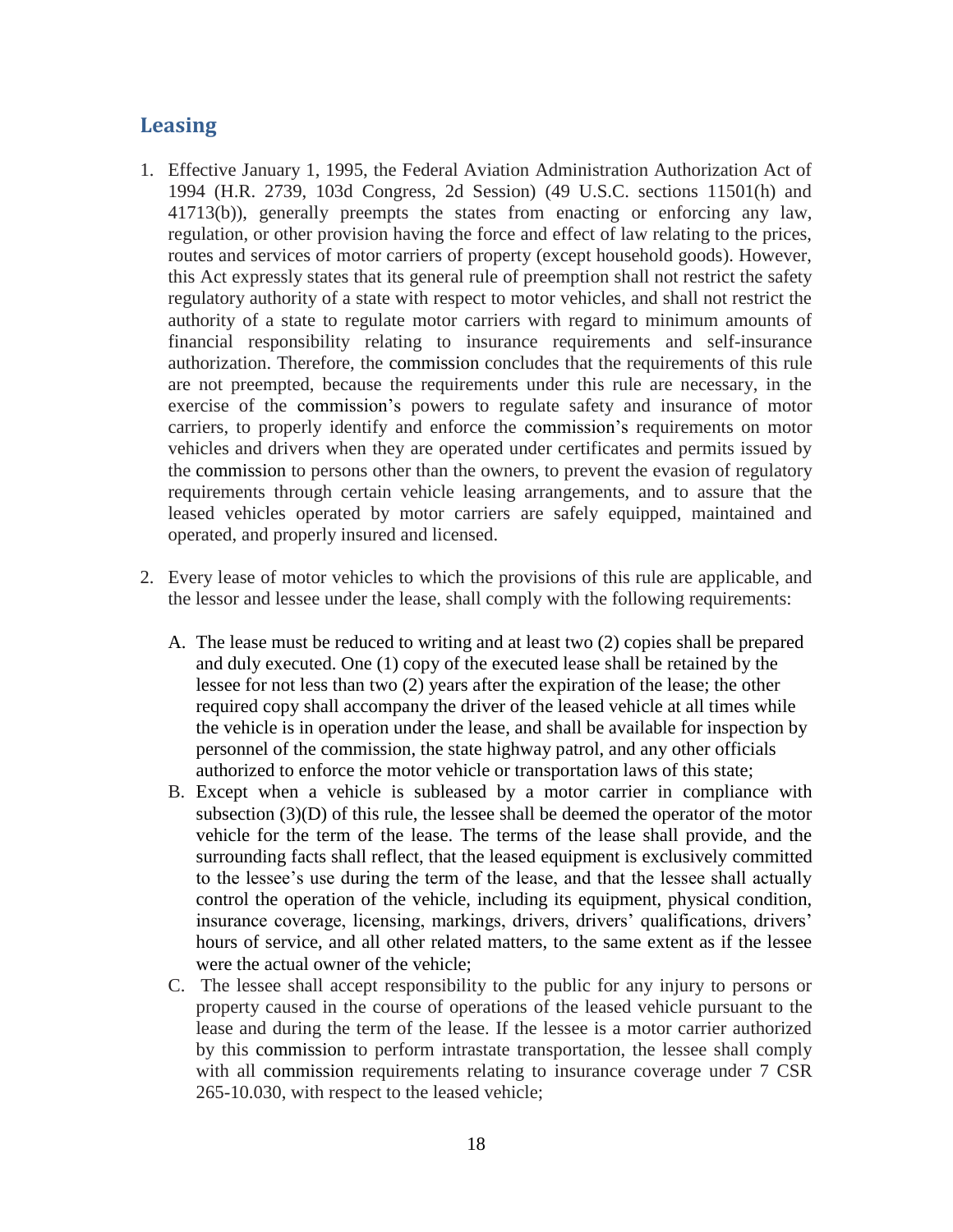- D. The lessee shall display appropriate markings to identify all leased equipment as operated by the lessee during the performance of the transportation. If the lessee is a motor carrier authorized by this commission to perform intrastate transportation, the lessee shall comply with all commission requirements relating to licensing of the leased vehicle under 7 CSR 265-10.020, and vehicle markings under 7 CSR  $265 - 10.025$ ;
- E. The lessee shall maintain and operate leased motor vehicles in conformity with the applicable laws of this state and the rules of this commission; and
- F. Immediately upon the termination of the lease, and whenever a motor carrier subleases the vehicle in compliance with subsection (3)(D) of this rule, the lessee shall remove or obliterate all its distinctive markings from the vehicle, and the vehicle shall not be operated on the public highways until the lessee's distinctive markings are removed or obliterated. If the lease is cancelled prior to the expiration date, the lessee shall immediately remove the cancelled lease from the vehicle.
- 3. Motor carriers shall not transport passengers or property in intrastate commerce in motor vehicles not owned by them, except in compliance with the following requirements:
	- A. Every lease entered into by a motor carrier, and all operations under the lease, shall comply with section (2) of this rule;
	- B. The motor carrier shall actually control all transportation of passengers or property performed in the leased vehicle during the term of the lease. If the motor carrier does not actually control the transportation performed in the leased vehicle, then the transportation is not covered and authorized by the lessee's operating authority. Every lessee motor carrier who knowingly or recklessly fails to control the transportation performed in the leased vehicle shall be deemed to be procuring, aiding and abetting any transportation performed in the leased vehicle during the term of the lease;
	- C. Motor carriers shall not lease vehicles with or without drivers to shippers or receivers of property or to passengers or chartering groups;
	- D. Motor carriers shall not sublease a leased vehicle, with or without driver, unless the lease expressly authorizes the lessee motor carrier to sublease the vehicle to another authorized motor carrier during the lease. Whenever a vehicle is subleased under this subsection, the sublease shall comply with this rule, except that a sublease shall not authorize further subleasing of the vehicle to any person, and while the sublease is in effect, the sublessee shall be deemed the lessee and operator of the vehicle, and shall be exclusively responsible for the operation of the vehicle as required by this rule, instead of the original lessee. One (1) copy of both the sublease and the original lease shall accompany the driver, and be available for inspection as provided in subsection (2)(A) of this rule, at all times while the vehicle is in operation under the sublease;
	- E. Motor carriers authorized to transport household goods may transport household goods in motor vehicles owned or leased by the carrier's agent under an agency agreement in compliance with [*4*]7 CSR 265-10.080; and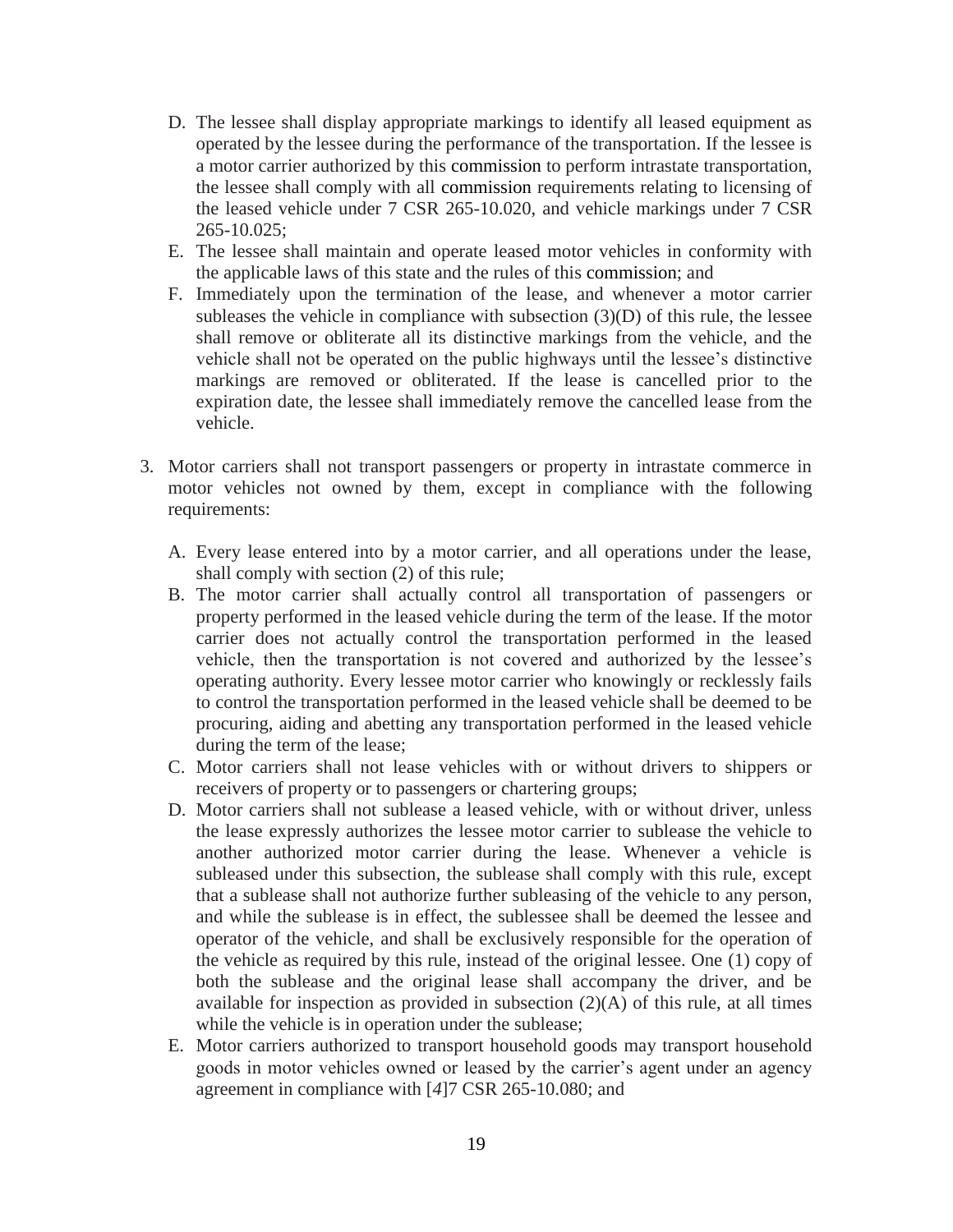- F. This rule does not authorize the leasing of any certificate or permit or operating authority. Motor carriers shall not lease certificates or permits, or any operating authority to any person, unless the leasing is approved by order of the commission as a transfer of authority under section 390.111, RSMo.
- 4. The following requirements are applicable to intrastate transportation performed in commercial motor vehicles which are owned and operated by persons who are not authorized by the commission to engage in intrastate transportation:
	- A. Whenever a person who is not authorized by this commission to engage in intrastate transportation leases its equipment, with or without driver, to an authorized intrastate motor carrier, the lease and all operations under it shall comply with this subsection and sections (2) and (3) of this rule. The lessor shall submit the actual control of all transportation provided in the leased vehicle to the lessee. If the lease and all operations of the motor vehicle during the term of the lease meet these requirements, then those vehicle operations shall be covered and authorized by the lessee's intrastate certificate or permit to the same extent as if the vehicle were owned by the lessee. If the lease or any motor vehicle operations during the term of the lease do not actually comply with all of these requirements, then those operations are not covered and not authorized by the lessee's certificate or permit; and
	- B. If a person who is not authorized by this commission to engage in intrastate transportation leases its own motor vehicle and driver to a shipper, receiver, passenger or chartering group, the lessor's intrastate transportation under that lease shall be presumed to result in private carriage by the lessee if the lease, and all operations under it, comply with section (2) of this rule and the term of the lease is not less than thirty (30) consecutive days. If a lease or other arrangement between a shipper, receiver, passenger or chartering group and the owner of a motor vehicle who is not authorized by this commission to engage in intrastate transportation does not comply with these requirements, then the lessor's motor vehicle operations shall not be presumed to be private carriage by the lessee.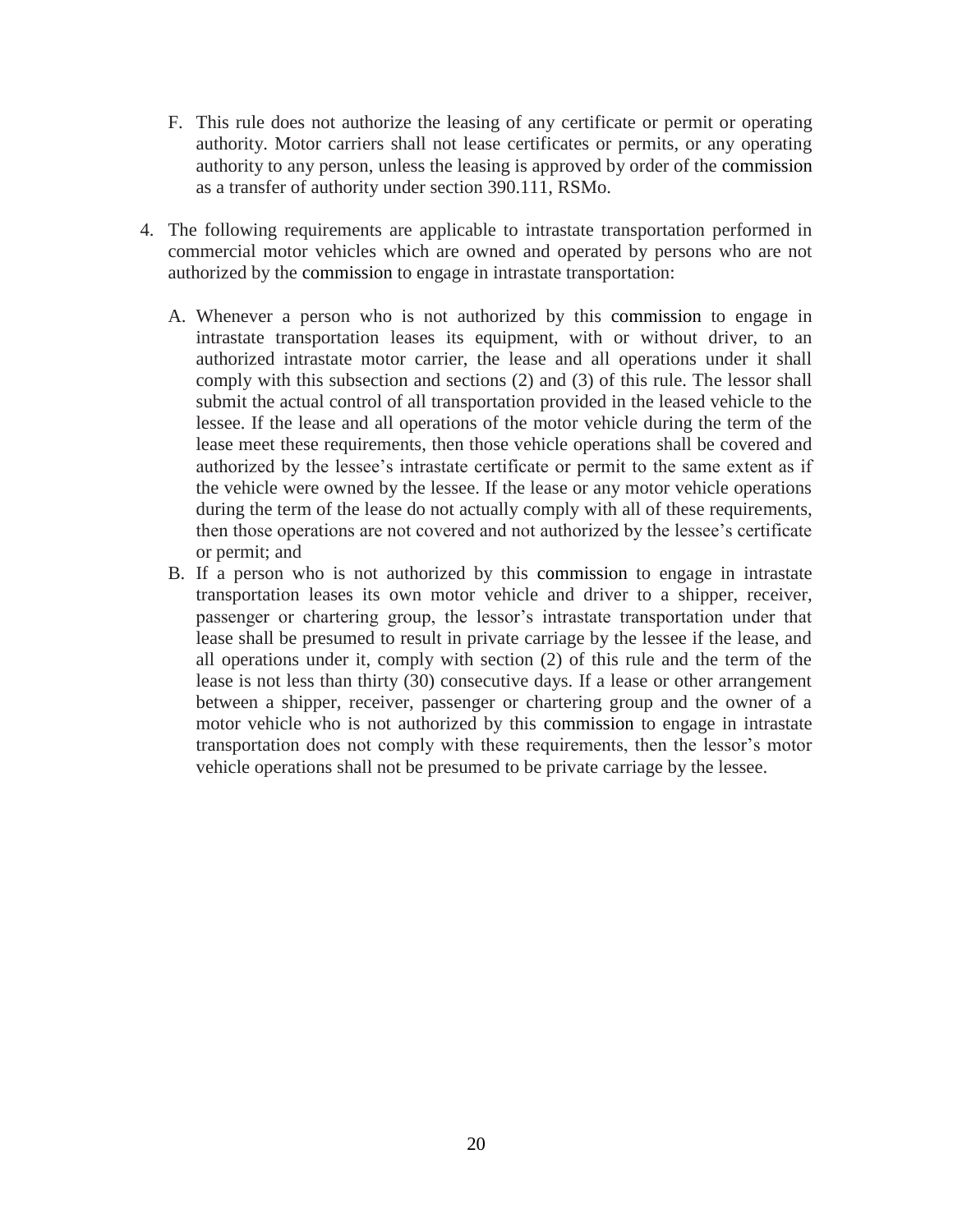### <span id="page-20-0"></span>**Licensing of Vehicle in Intrastate Operations**

- 1. Definitions
	- A. "Annual regulatory license" is a credential issued by the commission that can be carried on the motor vehicle that serves as verification that the proper registration has been completed as required by law.
	- B. A "Seventy-two (72)-hour license" is a credential issued by the commission in lieu of the annual regulatory license and can be used for one intrastate movement and is valid from seventy-two (72) hours from the time issued.
- 2. General Requirements. No motor carrier can operate any motor vehicle in intrastate commerce under any property carrier registration, certificate or permit issued by the commission unless the carrier has applied for and received a regulatory license. The license must be carried in the vehicle. Regulatory licenses will be issued under this procedure only to motor carriers authorized under a valid (not suspended) authority at the time of the request. The mere presence of a regulatory license on a vehicle gives no authority to any person to operate as a motor carrier.
- 3. Application for license. The motor carrier shall apply either through the MCE online web system or the filing of the B-1R form to the commission for the issuance of an annual or seventy-two (72) hour license. The commission will, no earlier than the first day of August, issue the annual regulatory license for each motor vehicle the carrier intends to operate on the public highways in Missouri during the ensuing year.
- 4. Required information. The following information is required for the issuance of any license request submitted to the commission:
	- A. Name and address of the motor carrier;
	- B. The United States Department of Transportation (USDOT) number issued to the motor carrier;
	- C. The number and type of regulatory licenses desired;
	- D. Vehicle description including make, serial number (VIN) and state license number of the vehicle;
- 5. Verification of continued compliance of workers' compensation insurance coverage for motor carriers transporting household goods in intrastate commerce as required by section 390.054 RSMo and chapter 287 RSMo; and .
- 6. Accompanied by payment of the required regulatory license fee in conformity with the payment requirements of subsection 7of this procedure.
- 7. Application for seventy-two (72)-hour license. Applications or information supplied shall include:
	- A. The correct name, address and USDOT number of the motor carrier;
	- B. The number of the licenses desired;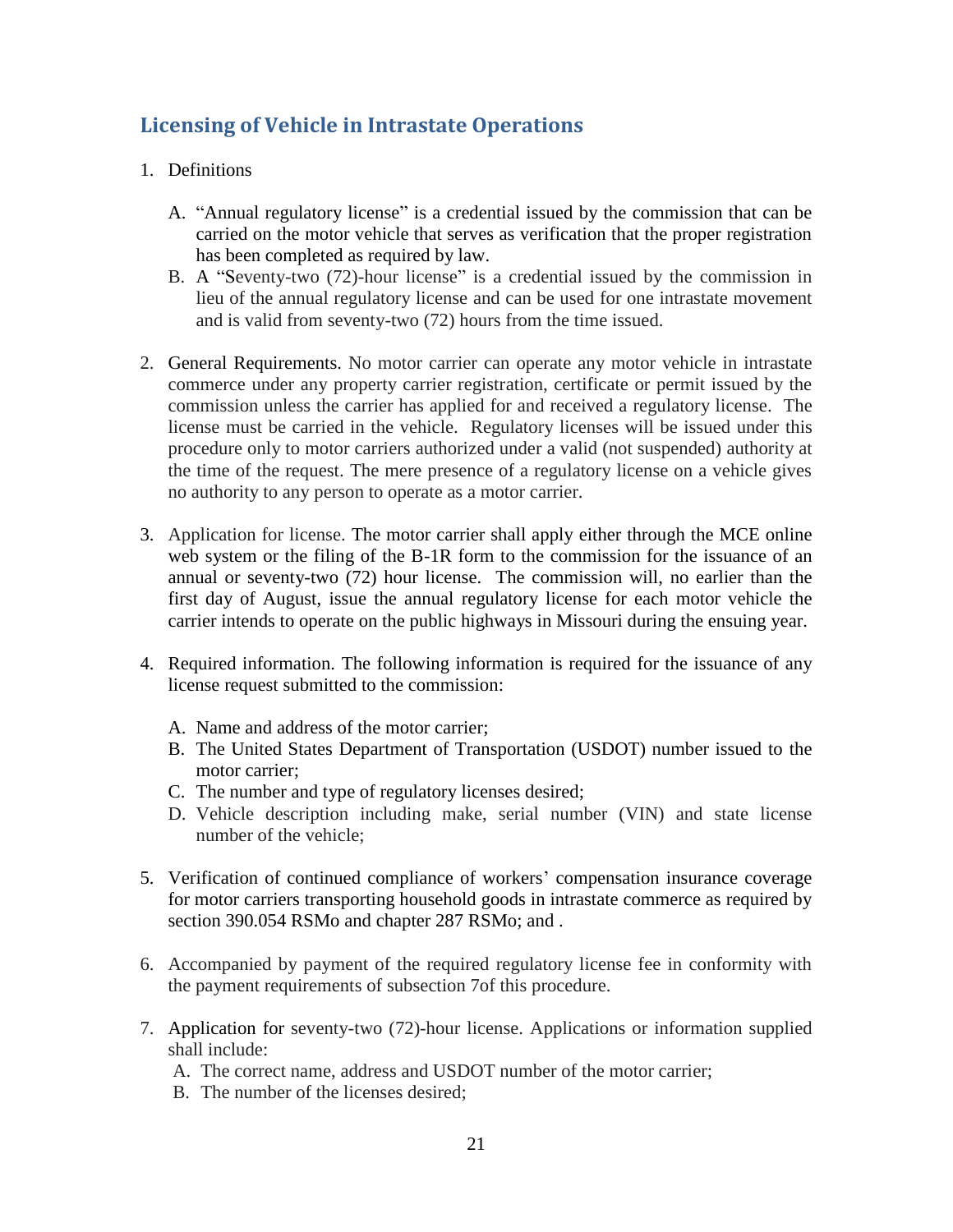- C. Vehicle description including make, serial number (VIN) and state license number of the vehicle;
- D. The year, month, day and hour the equipment to be licensed is put into movement within this state; and
- E. Accompanied by payment of the required regulatory license fee in conformity with the payment requirements of subsection 7 of this procedure.

Any application lacking the required data or which has been altered, mutilated, erased or changed in any way shall not be valid, and any vehicle bearing the altered or mutilated license shall be deemed to be improperly licensed.

- 8. License Fee. Every application for the issuance of regulatory licenses shall be accompanied by payment in conformity with the requirements subsection 7 of this procedure, in the amount of the required regulatory license fees for each motor vehicle as follows:
	- A. Annual license fee of ten dollars (\$10); or
	- B. Seventy-two (72)-hour license fee of five dollars (\$5).
- 9. Display of License—Motor carriers transporting property or passengers in intrastate commerce shall carry the annual regulatory license or seventy-two (72)-hour license in the cab of each motor vehicle operated. Any alteration or change to the license shall render this license as void. Any vehicle carrying a voided license will not be considered licensed.
- 10. Payment of Regulatory License Fees—Payment shall be tendered to MCS in the form of a certified check, money order or other guaranteed funds, payable to the Director of Revenue as described in MCS "Internal Control Cash Walk-In Policy".
- 11. Expiration of Annual Regulatory Licenses. All annual regulatory licenses issued by the commission shall be effective from January 1 through December 31 of the year for which they are issued, and shall expire at 12:01 A.M. on the first day of January in the next year succeeding the year for which they were issued.
- 12. Refunds. The commission shall not pay any refunds for a regulatory license issued as requested by the motor carrier. Motor carriers should request only the regulatory licenses needed for their actual operations.
- 13. Transfer of Annual Regulatory Licenses. After a motor carrier has paid the required license fee for a vehicle as provided in this procedure, if that vehicle is sold, assigned or otherwise transferred to another owner, the transferor may request that the commission re-issue the annual regulatory license without fee for any replacement vehicle for that license year.
- 14. Failure to Purchase an Annual Regulatory License. MCS may immediately suspend every property carrier registration, certificate and permit issued to the motor carrier,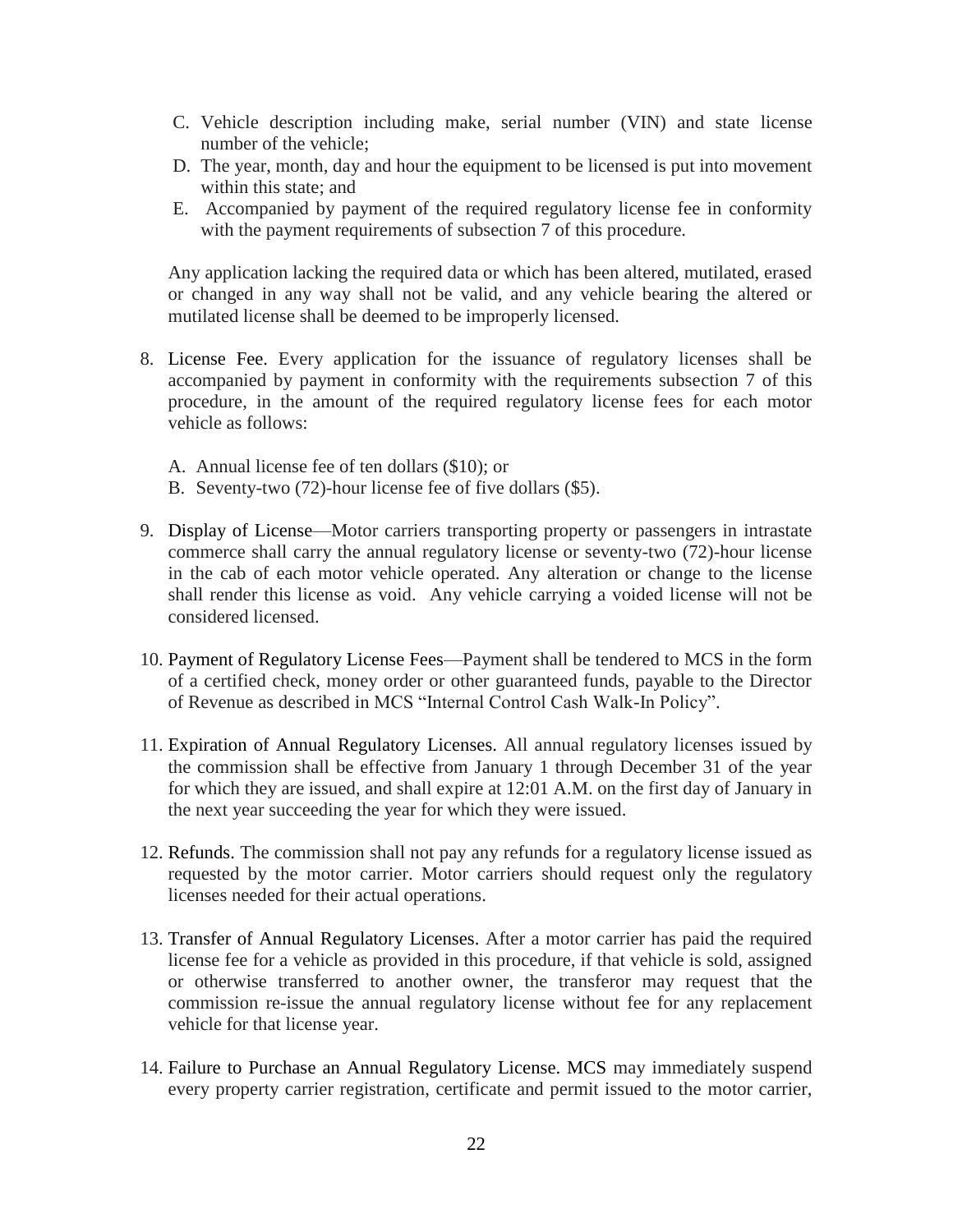in accordance with the commission's applicable procedures for suspension, for failure to purchase and annual regulatory license. Until the property carrier registration, certificate or permit is reinstated by order of the commission, any further operation by the applicant or motor carrier of any motor vehicle upon the public highways in this state shall be an unlawful. The commission's chief counsel may prosecute a complaint or other action as provided by law.

15. Exceptions: Not for profit corporations transporting passengers other than charter service and every motor carrier required to comply with the regulatory requirements of the Unified Carrier Registration (UCR) Agreement (revised May 20, 2010) prepared by the Unified Registration Board of Directors **is not required to comply with the requirements of this procedure.** The UCR agreement is published on the website of the National Association of Regulatory Utility Commissioners (NARUC) at [http://www.naruc.org.](http://www.naruc.org/)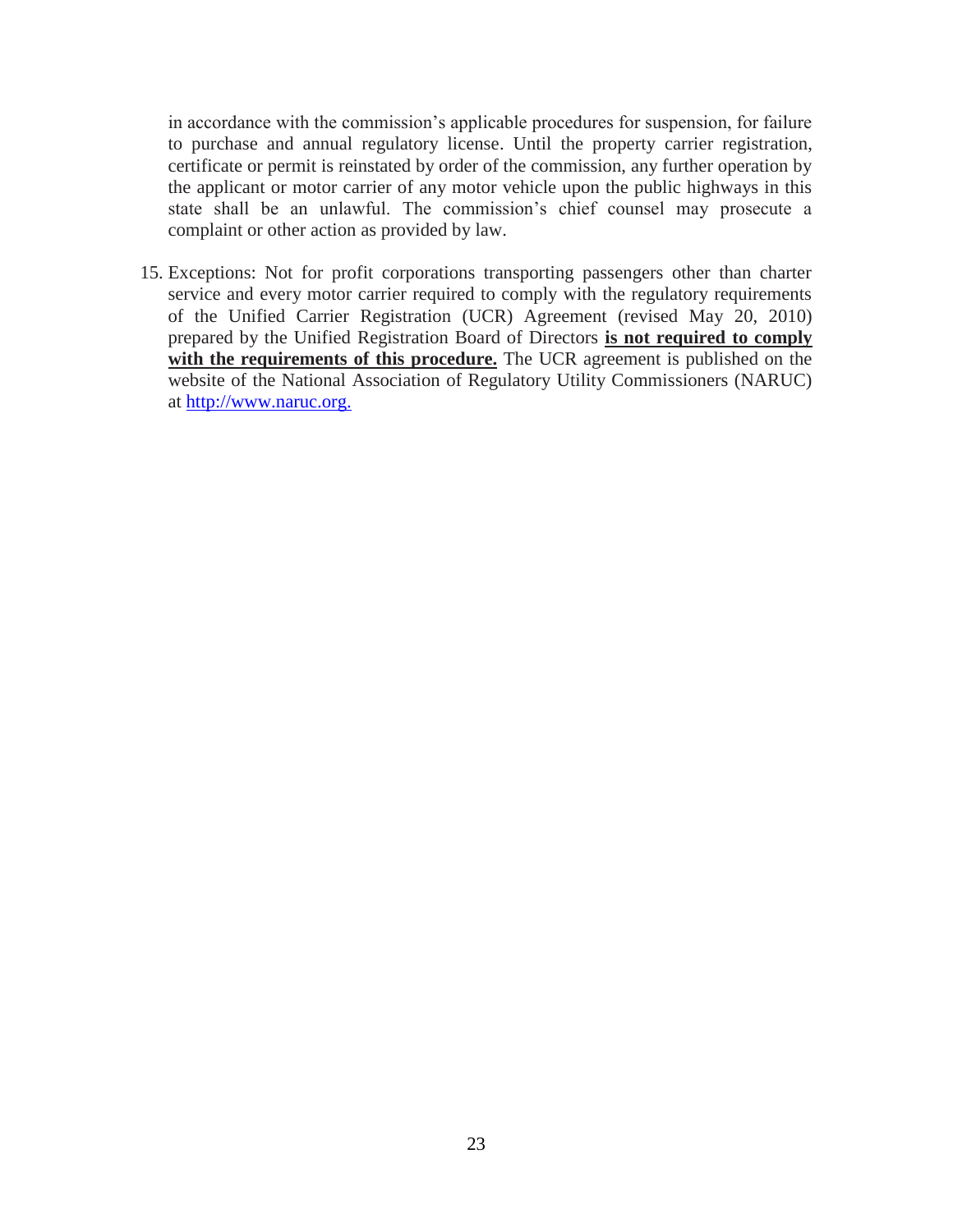#### <span id="page-23-0"></span>**Marking of Vehicles**

- 1. Vehicle Markings.Every motor carrier that transports passengers or property in intrastate and/or interstate commerce and is subject to the jurisdiction of the Missouri Highways and Transportation Commission, shall obtain a USDOT number and shall be marked in conformity with the applicable requirements of this rule, and in conformity with the requirements of section 390.21 of Title 49, *Code of Federal Regulations* (CFR), or if applicable, subpart D of Title 49, CFR part 390**.**
- 2. All motor vehicles operated by these motor carriers are subject to the markings requirement, except vehicles that are exempted under section 390.030 RSMo.
- 3. A motor carrier may continue to display on its vehicle, in addition to the markings required by the commission, the identifying number of any certificate, permit or property carrier registration that was issued by the commission and in force with reference to that carrier. If the carrier's USDOT number is issued by the commission, then the letters "MO" shall be included in the vehicle markings, immediately following the carrier's USDOT number. For example: "USDOT 654321 MO." When a carrier receives authorization to operating as a motor carrier in interstate commerce, the carrier may delete the letters "MO" from its vehicle markings, but shall continue to display the USDOT number and any other vehicle markings required by this rule.
- 4. If an intrastate motor carrier sells, assigns or otherwise transfers its entire right, title and interest in a motor vehicle that was used under authority issued by the commission, the transferor or seller shall remove its required markings from the vehicle.
- 5. Driveway or Towaway Operations.Motor carriers transporting motor vehicles in driveaway or towaway operations may display the markings prescribed on both sides or at the rear of a single driven vehicle. Motor carriers transporting a combination of vehicles in driveaway or towaway operations may display the prescribed markings on both sides of any one (1) of the units comprising the combination, or at the rear of the rearmost unit of this combination.
- 6. Passenger Vehicles.A motor carrier of passengers in intrastate commerce operating a passenger carrying vehicle having a capacity of twelve (12) passengers or less, excluding the driver, may display on the vehicle's rear bumper, rear window or otherwise on the rear of the vehicle, the USDOT number assigned to the motor carrier, which shall be marked in readily legible figures not less than two inches (2") in height that contrasts sharply in color with the background on which the figures are placed.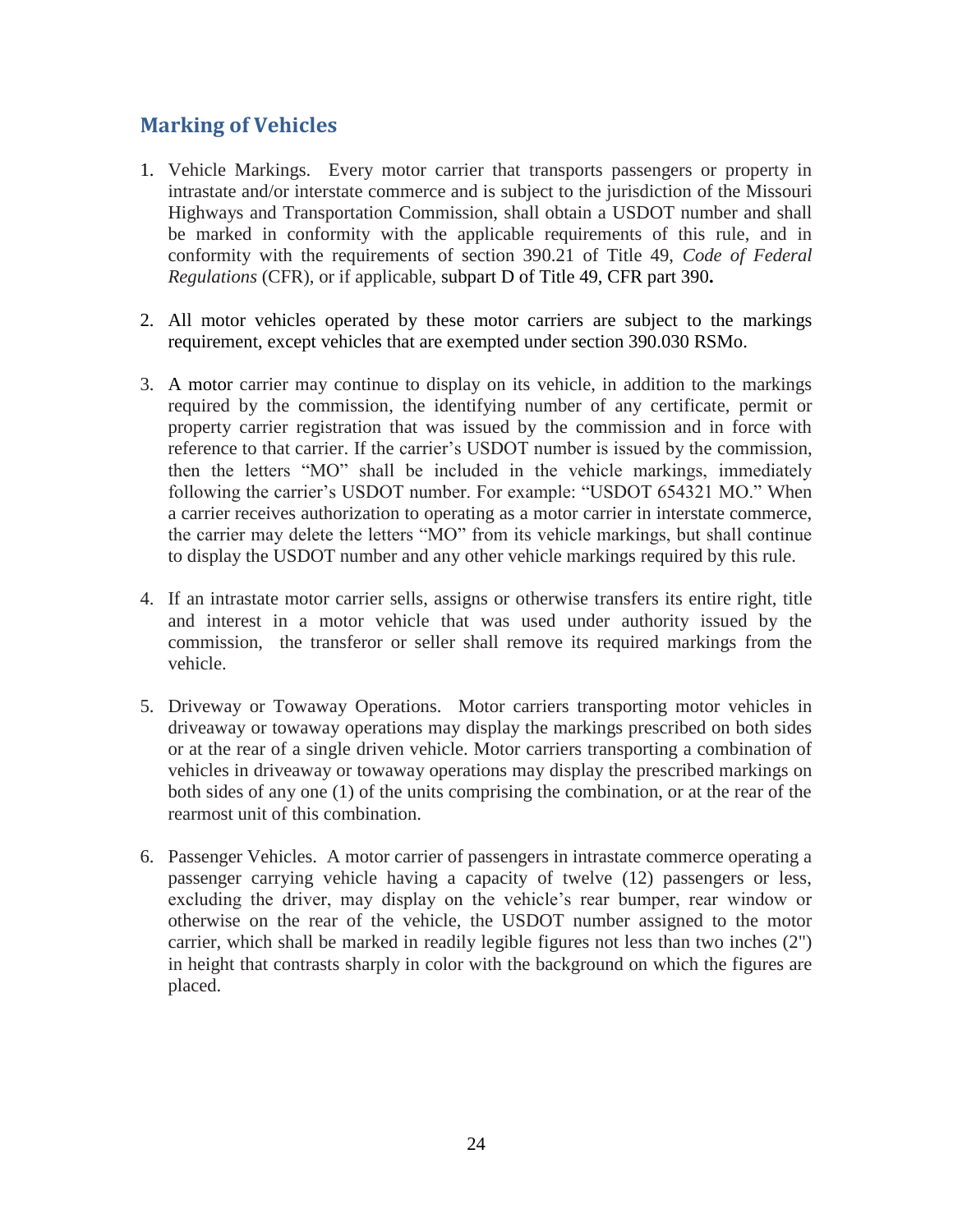#### <span id="page-24-0"></span>**Passenger Requirements**

- 1. Expense Bill. Every common motor carrier of passengers providing intrastate charter service shall issue an expense bill for each chartering group's trip, containing the following information:
	- A. Serial number, consisting of one (1) of a series of consecutive whole numbers assigned in advance and imprinted on the bill;
	- B. Name of carrier;
	- C. Name of the chartering group for which transportation is performed and, if different, the payer for the transportation service;
	- D. Date(s) transportation is performed;
	- E. Origin, destination and general routing of trip;
	- F. Identification and seating capacity of each vehicle used;
	- G. Name of each driver transporting the group;
	- H. Mileage upon which charges are based, including any deadhead mileage, separately noted; and
	- I. The total and itemized rates and charges for the transportation, and any other charges incidental to the transportation.
- 2. Time Schedules. Every regular route common carrier of passengers other than in charter service shall publish, post and file time schedules in accordance with the following:
	- A. Time schedules shall be printed or typewritten on good quality paper size eight and one-half by eleven inches  $(8 \frac{1}{2} \times 11")$ ;
	- B. The title page must be made up as follows:
		- 1) Time schedules must be numbered consecutively beginning with number one (1) and must show the number of the time schedule, if any, cancelled thereby. The number shall be shown in the upper right-hand corner;
		- 2) Name of the passenger carrier;
		- 3) The terminals or points between which the time schedule applies briefly stated;
		- 4) Date issued and date effective; and
		- 5) The name, title and address of the official issuing the time schedule, including street address;
	- C. The time schedule must show—
		- 1) The time of arrival at and departure from all terminals and the time of departure from intermediate points between terminals;
		- 2) The distance between all points shown in the time schedule; and
		- 3) Points at which vehicles do not regularly stop, except on signal or under other conditions, with proper indication of service rendered at that point. Regular rest stops must also be indicated;
	- D. Two (2) copies of all time schedules shall be filed with the commission; one (1) copy shall be posted in a conspicuous place at each station or stopping place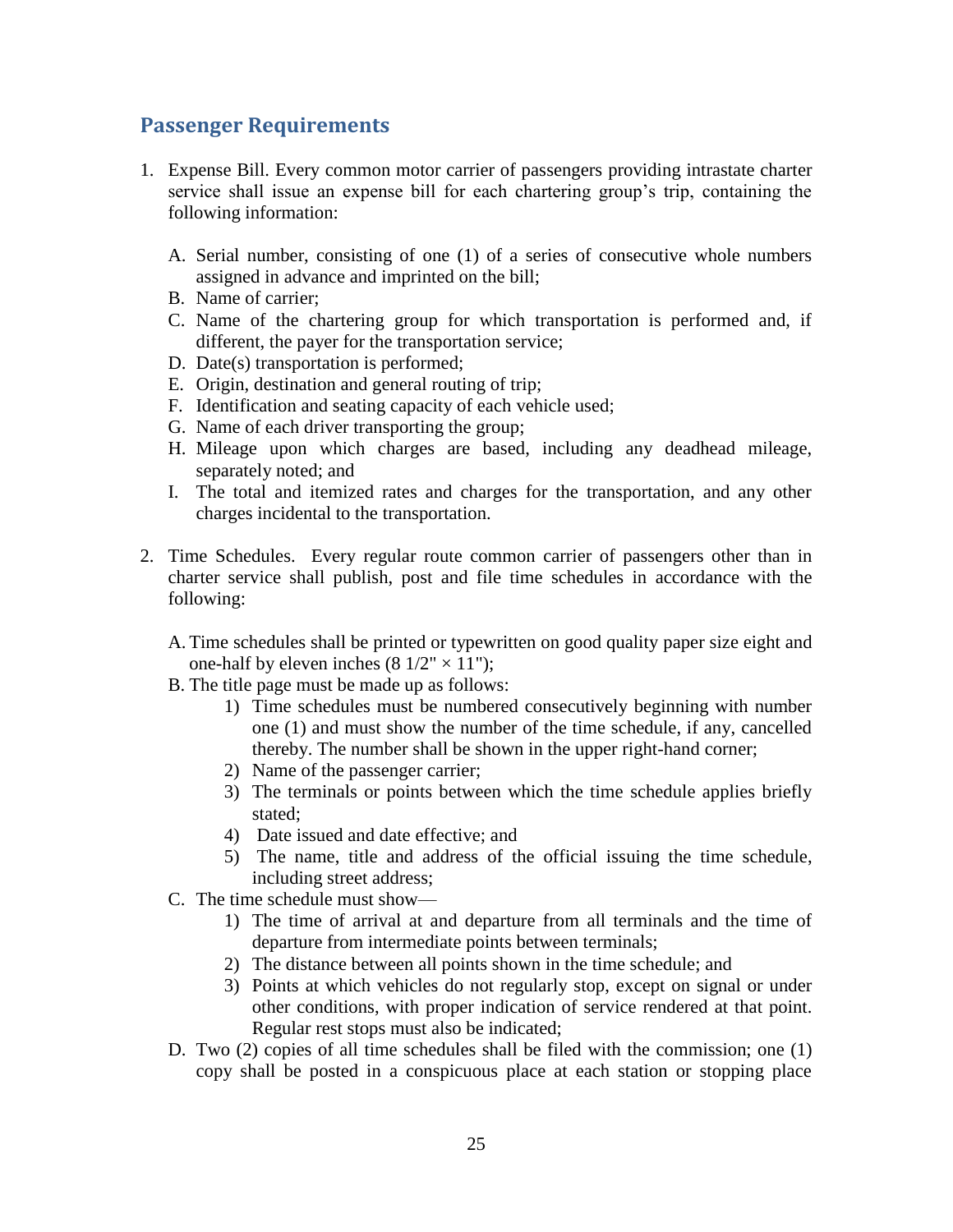affected; and one (1) copy shall be in the possession of the driver operating the vehicle;

- E. All time schedules shall be filed with the commission and shall be posted at each station or stopping place as required by subsection at least fifteen (15) days before the date upon which they are to become effective, unless otherwise authorized by the commission. In case of actual emergency or for other good cause shown, the commission may permit a time schedule to be filed and posted on less than fifteen (15) days' notice, in which case the time schedule must show on its title page, directly under the effective date, the number and date of the special authority or order of the commission permitting the short notice filing and posting; and
- F. Time schedules received for filing too late to give the commission fifteen (15) days' notice or a shorter notice as may otherwise be authorized, or which do not refer to the number and date of the special authority or order for the short notice, will not be accepted for filing.
- 3. Claims for Loss and Damage to passengers or baggage.Every motor common carrier who receives a written claim for loss or damage to passengers or baggage transported by it shall acknowledge receipt of that claim, in writing, to the claimant within thirty (30) calendar days after the carrier receives the written claim. The carrier, at the time the claim is received, shall cause the date of receipt to be recorded on the claim and shall maintain a claim register. The carrier, within one hundred twenty (120) days after the receipt of the claim, shall tender payment, decline payment or make a firm compromise settlement offer in writing to the claimant.
- 4. Exception**—**A not-for-profit corporation authorized to transport passengers as described in RSMo 390.063 subsection 2 shall not be required to file with the commission or publish tariff schedules setting forth their rates and charges for such transportation.
- 5. Signage on Vehicles. In no case shall any vehicle have on the windshield, rear windows or windows on either side of the operator any lettering, papers or other matter that obstructs or interferes with the view of the operator.
- 6. Baggage Check. A motor carrier authorized to transport passengers and their baggage shall issue without charge a baggage check to each passenger offering baggage to be transported and shall transport the baggage from origin to destination of the passenger. The carrier shall attach to the baggage a duplicate of the check given to the passenger on which shall be written or printed the destination of the passenger.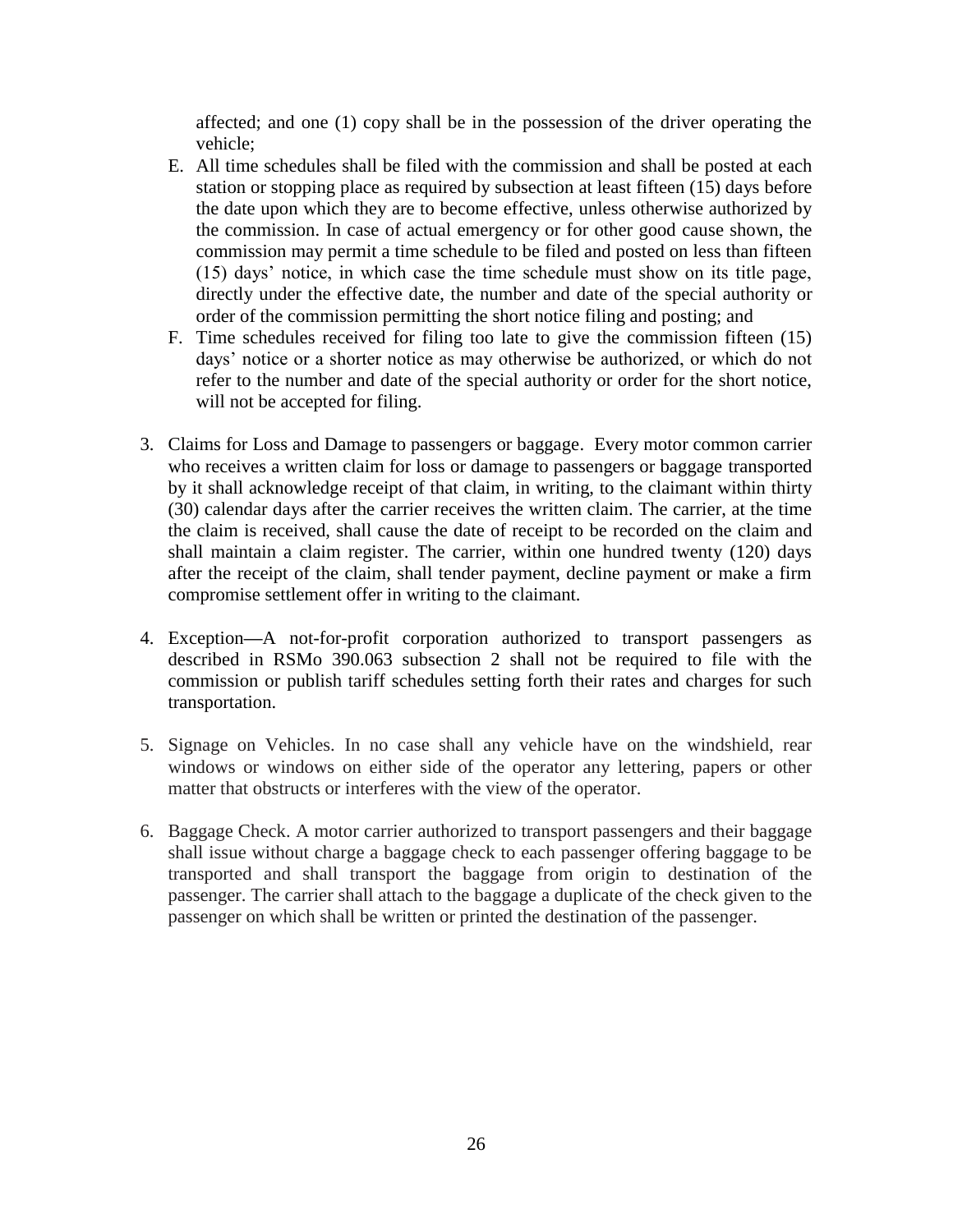## <span id="page-26-0"></span>**Suspension Procedures of Authority by Court Orders Relating to Child Support or Paternity**

- 1. Definition: "License" as referenced in 454.1000 to 454.1025, RSMo, means a license, certificate, registration or authorization issued by the commission granting a person a right or privilege to engage in a business or occupation that is subject to suspension, revocation, forfeiture or termination by the commission prior to its date of expiration. This "license" includes, certificate, permits and property carrier registrations. This "license" does not include regulatory licenses such as decals, sticker or other license registration credentials.
- 2. Whenever MoDOT receives a court order which suspends an individual motor carrier's operating authority by reason of the carrier's:
	- A. Failure of payments of child support of either \$2,500 or 3 months' support payments whichever is less;
	- B. Failure or refusal to comply with a subpoena of a court or the Director of the Division of Child Support Enforcement (DCSA) in an action to determine paternity or to establish, modify or enforce a support order; or
	- C. Failure or refusal to comply with an order of the DCSE Directory requiring the person to be genetically tested.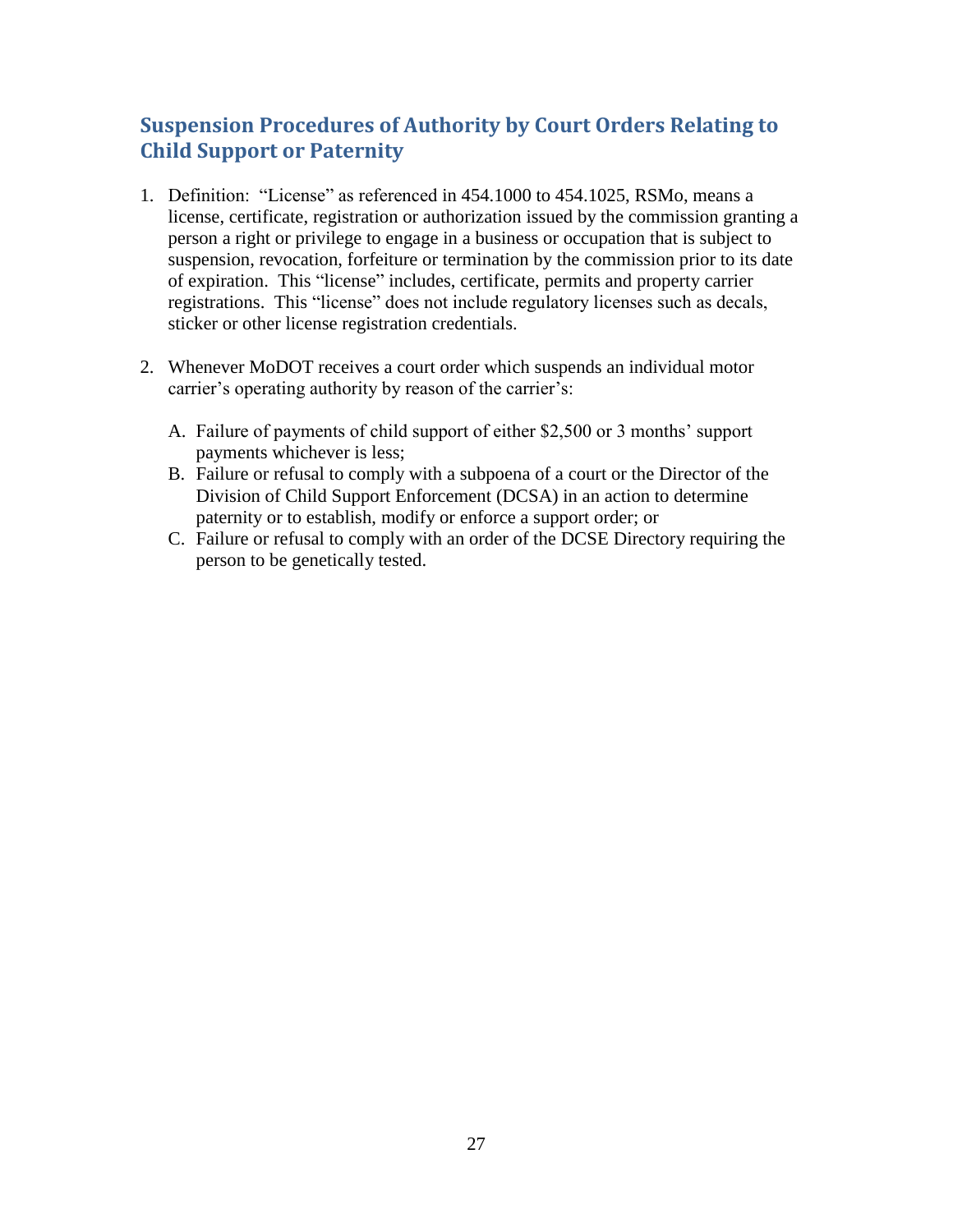#### <span id="page-27-0"></span>**Notice To Be Given To Consumers By Household Goods Carriers – Timing of Delivery, Form and Contents**

- 1. Motor carriers transporting or offering to transport household goods in intrastate commerce on the public roads of this state shall provide a notice of consumer rights and obligations as set forth herein to their shipper customers or potential customers.
- 2. The notice shall be provided to the shipper customer or potential customer at the first occurrence of the following events between the carrier and the shipper customer:
	- A. When the carrier presents to the shipper customer any binding or non-binding estimate of charges for carriage of household goods in intrastate commerce;
	- B. When the carrier takes any action in furtherance of assuming the carriage rights and responsibilities of any other carrier which has become incapable, for any reason, to complete a shipment of household goods in intrastate commerce;
	- C. When the carrier presents to the shipper customer any contract or offer to provide for carriage of household goods.
- 3. The notice to be provided shall be delivered by hand delivery, in person, when the contact with the shipper customer or potential customer as described in section 2 above is in person contact. When the contact with the shipper customer or potential customer is by telephone or mail, the notice to be provided shall be delivered by depositing the notice brochure, enveloped and addressed properly to the shipper customer or potential customer, into United States mail, first class postage prepaid, within two working days of the telephone or mail contact.
- 4. Motor carriers of household goods shall maintain a written record in their file on the cube sheet, binding or non-binding estimate or bill or lading of having delivered the required notice pamphlet to the shipper customer or potential customer as required by this rule.
- 5. The notice of customer rights and obligations shall be in a brochure and shall be in a format and layout provided by the Department of Transportation and made available in quantities at no cost to the household goods carriers registered for intrastate carriage in this State.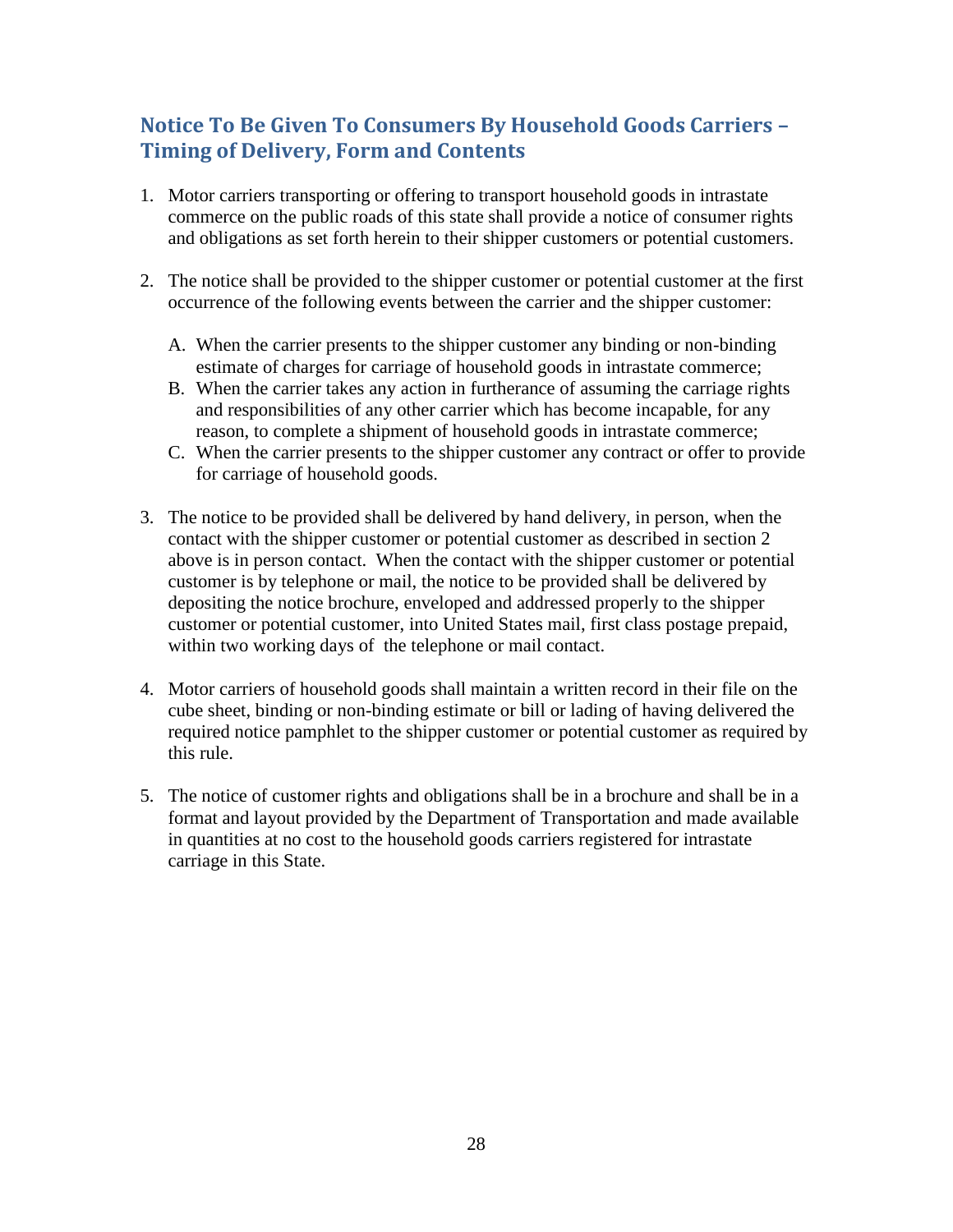#### <span id="page-28-0"></span>**Classification of common carriers by services performed.**

- 1. The following classifications of types of common and contract carriers are established pursuant to section 601 of the Federal Aviation Administration Authorization Act of 1994 along with the special nature of the service that each shall be entitled to perform:
	- A. Motor carriers of passengers in school bus type equipment shall be authorized to transport passengers and their baggage on the highways of Missouri only in vehicles designed for the transportation of students to or from school, and shall specifically exclude vehicles which have reclining seats, special head or foot rests, lavatories, restrooms or snack bars, air-conditioning or other conveniences or comforts not normally found in school buses. When the vehicles are operated under a certificate or permit issued by the division, the designation school bus shall be covered and the stop arm shall be deactivated;
	- B. Motor carriers of passengers in "charter service," as described in section 390.020(3), RSMo;
	- C. Motor carriers of passengers in "noncharter service," or "other than in charter service," whose operations do not wholly conform to the definition of "charter service" under section 390.020(3), RSMo. This classification includes, but is not limited to, the following subclassifications:
		- 1) "Non-profit special passenger carriers," not-for-profit corporations authorized by a certificate or permit issued under House Bill No. 1433, 86th General Assembly, 2d Regular Session, 1992 (section 390.063, RSMo) when exclusively transporting passengers who are—
		- 2) "Elderly," meaning any person who is sixty (60) years of age or older;
		- 3) "Handicapped," meaning any person having a physical or mental condition, either permanent or temporary, which would substantially impair ability to operate or utilize available transportation;
		- 4) Preschool disadvantaged children transported for the purpose of participating in a federal Head Start program; or
		- 5) Persons transported in areas other than "urbanized areas,:" for which the motor carrier is authorized to be subsidized or reimbursed under section 18 of the Urban Mass Transportation Act of 1964, 49 U.S.C. section 1614, with federal funds administered by the Missouri Highways and Transportation Department, except that priority shall be given to serving passengers who are elderly, handicapped or preschool disadvantaged children under the carrier's certificate or permit. The term "urbanized area" means an area so designated by the United States Bureau of Census as provided under section  $12(c)(11)$  of the Urban Mass Transportation Act of 1964, which has a population of more than fifty thousand (50,000) persons; and
	- D. Motor carriers transporting "household goods" as defined in section 390.020(12), RSMo.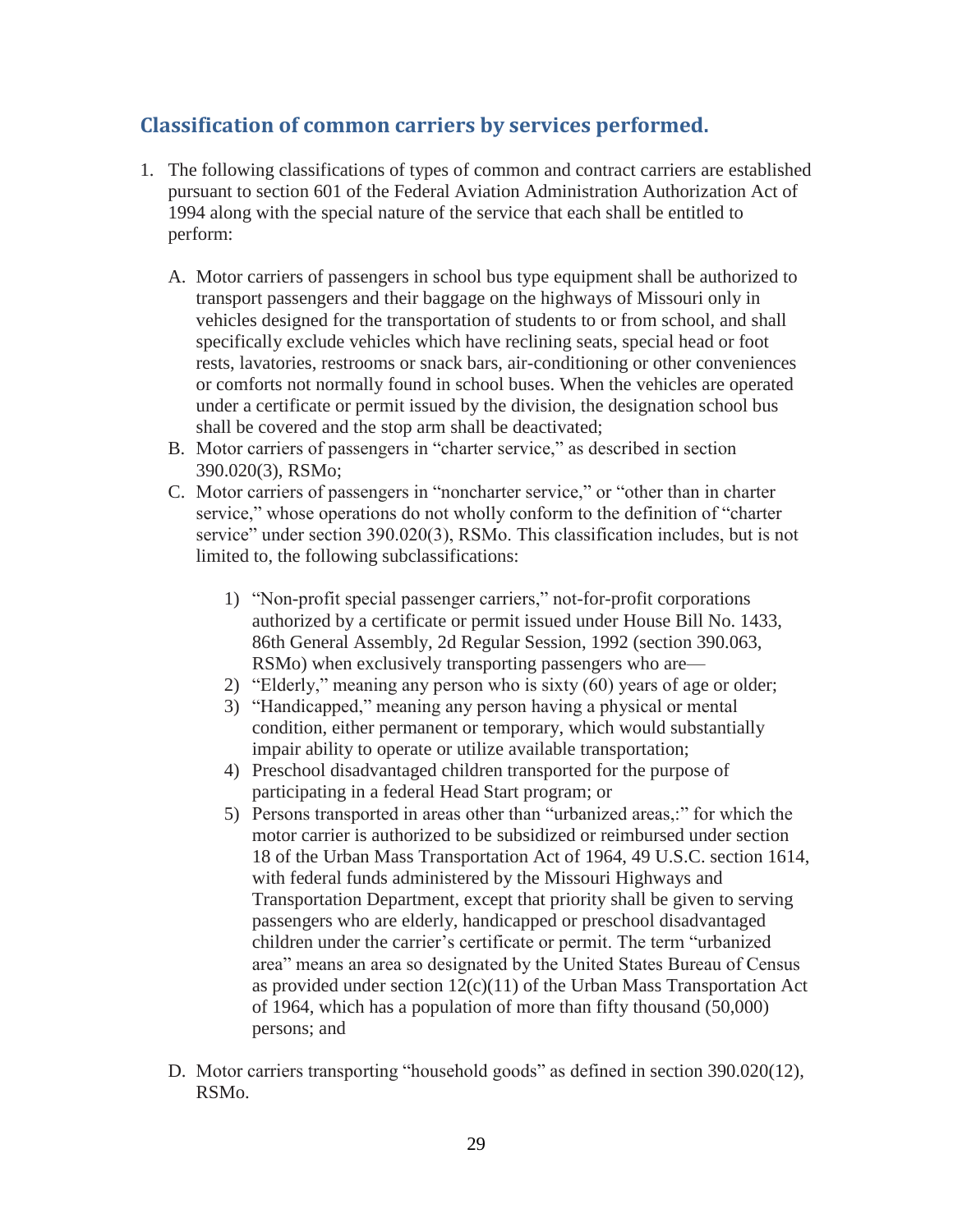#### **Exhibit 1: MO-1 Application Form**

|                                                                                                                                                                                                                                                         |                          | <b>FORM MO-1 - APPLICATION TO OPERATE IN INTRASTATE COMMERCE</b>   |                                                                                              |  |
|---------------------------------------------------------------------------------------------------------------------------------------------------------------------------------------------------------------------------------------------------------|--------------------------|--------------------------------------------------------------------|----------------------------------------------------------------------------------------------|--|
| IT IS STRONGLY RECOMMENDED THAT YOU USE THE INSTRUCTIONS PROVIDED WITH THIS FORM AS A GUIDE.                                                                                                                                                            |                          |                                                                    |                                                                                              |  |
| INCOMPLETE OR INCORRECT APPLICATIONS WILL DELAY THE ISSUANCE OF AUTHORITY.                                                                                                                                                                              |                          |                                                                    |                                                                                              |  |
| <b>SECTION 1. TYPE OF REQUEST</b>                                                                                                                                                                                                                       |                          |                                                                    |                                                                                              |  |
| APPLICANT REQUESTS APPROVAL FOR NEW OR ENLARGED AUTHORITY AS A (check all that apply)<br>А.<br>COMMON CARRIER (Haul for general public)                                                                                                                 |                          | CONTRACT CARRIER (Named company(s) only - Attach copy of contract) |                                                                                              |  |
| TO TRANSPORT WHOLLY WITHIN ALL POINTS IN MISSOURI (check all that apply)<br>В.                                                                                                                                                                          |                          |                                                                    |                                                                                              |  |
| 1. PROPERTY (Excluding Household Goods or Passengers)                                                                                                                                                                                                   |                          |                                                                    |                                                                                              |  |
| <b>2. HOUSEHOLD GOODS T</b> Temporary Authority (Urgent need must be shown)                                                                                                                                                                             |                          |                                                                    |                                                                                              |  |
| 3. PASSENGERS OTHER THAN IN CHARTER SERVICE <b>T</b> Temporary Authority (Urgent need must be shown)                                                                                                                                                    |                          |                                                                    |                                                                                              |  |
| 4. PASSENGERS IN CHARTER SERVICE<br>$\Box$ 5. PASSENGERS OTHER THAN IN CHARTER SERVICE AS A NOT-FOR-PROFIT CORPORATION (check all that apply)                                                                                                           |                          |                                                                    |                                                                                              |  |
| $\Box$ Elderly                                                                                                                                                                                                                                          |                          |                                                                    |                                                                                              |  |
| $\Box$ Handicapped                                                                                                                                                                                                                                      |                          |                                                                    |                                                                                              |  |
| □ Preschool disadvantaged children transported for the purpose of participating in the federal Head Start Program.<br>□ Passengers transported in areas other than "urbanized areas," to be subsidized or reimbursed under section 18 of the Urban Mass |                          |                                                                    |                                                                                              |  |
| Transportation Act of 1964, as amended, section 5311 of title 49 USC, with federal funds administered by MoDOT.                                                                                                                                         |                          |                                                                    |                                                                                              |  |
| 6. HAZARDOUS MATERIALS                                                                                                                                                                                                                                  |                          |                                                                    |                                                                                              |  |
| APPLICANT REQUESTS MODOT TO APPROVE A TRANSFER OF<br>C.                                                                                                                                                                                                 |                          |                                                                    |                                                                                              |  |
| $\Box$ ALL INTRASTATE AUTHORITY<br><b>USDOT NO.</b>                                                                                                                                                                                                     | <b>NAME OF CARRIER</b>   |                                                                    | A PORTION OF INTRASTATE AUTHORITY (Attach Exhibit 1C describing authority to be transferred) |  |
| <b>SECTION 2. GENERAL INFORMATION</b>                                                                                                                                                                                                                   |                          |                                                                    |                                                                                              |  |
| USDOT NO.<br>FMSCA NO.                                                                                                                                                                                                                                  |                          | FEIN NO.                                                           | SOCIAL SECURITY NO. (If sole owner)                                                          |  |
|                                                                                                                                                                                                                                                         |                          |                                                                    |                                                                                              |  |
| NAME OF CARRIER                                                                                                                                                                                                                                         |                          |                                                                    |                                                                                              |  |
| TRADE OR DBA (DOING BUSINESS AS) NAME                                                                                                                                                                                                                   |                          |                                                                    |                                                                                              |  |
|                                                                                                                                                                                                                                                         |                          |                                                                    |                                                                                              |  |
| PRINCIPAL PLACE OF BUSINESS ADDRESS (Not a PO Box)<br><b>STREET</b>                                                                                                                                                                                     |                          | <b>STREET</b>                                                      | MAILING ADDRESS (If different from Principal address)                                        |  |
|                                                                                                                                                                                                                                                         |                          |                                                                    |                                                                                              |  |
| <b>CITY</b>                                                                                                                                                                                                                                             | <b>STATE</b><br>ZIP CODE | <b>CITY</b>                                                        | <b>STATE</b><br>ZIP CODE                                                                     |  |
|                                                                                                                                                                                                                                                         |                          |                                                                    |                                                                                              |  |
| <b>MISSOURI TERMINAL ADDRESS (If any)</b><br><b>STREET</b>                                                                                                                                                                                              |                          | <b>DAYTIME PHONE NO.</b>                                           | FAX NO.                                                                                      |  |
|                                                                                                                                                                                                                                                         |                          |                                                                    |                                                                                              |  |
| <b>CITY</b>                                                                                                                                                                                                                                             | ZIP<br><b>STATE</b>      | <b>E-MAIL OR INTERNET ADDRESS</b>                                  |                                                                                              |  |
|                                                                                                                                                                                                                                                         |                          |                                                                    |                                                                                              |  |
| <b>SECTION 3. FORM OF BUSINESS</b><br><b>APPLICANT IS A</b><br>Sole Proprietorship<br>А.                                                                                                                                                                | Partnership              | Limited Partnership (LP)                                           | □ Limited Liability Limited Partnership (LLP)                                                |  |
| $\Box$ Corporation – Date Incorporated                                                                                                                                                                                                                  |                          | □ Limited Liability Company (LLC) - Date Incorporated              | $\Box$ Trust                                                                                 |  |
| IF YOUR COMPANY IS ORGANIZED OUTSIDE OF MISSOURI, WHAT IS THE STATE OF ORIGIN?<br>В.                                                                                                                                                                    |                          |                                                                    |                                                                                              |  |
| NAME OF COMPANY OFFICERS OR PARTNERSHIP (Please Print)<br>C.                                                                                                                                                                                            |                          |                                                                    |                                                                                              |  |
|                                                                                                                                                                                                                                                         |                          |                                                                    | President<br><b>Organizing Member</b>                                                        |  |
|                                                                                                                                                                                                                                                         |                          |                                                                    | Vice President<br><b>Organizing Member</b>                                                   |  |
|                                                                                                                                                                                                                                                         |                          |                                                                    | <b>Organizing Member</b><br>Secretary                                                        |  |
|                                                                                                                                                                                                                                                         |                          |                                                                    | <b>Organizing Member</b><br>Treasurer                                                        |  |
| SECTION 4. PUBLIC LIABILITY SECURITY - INSURANCE                                                                                                                                                                                                        |                          |                                                                    |                                                                                              |  |
| Applicant is required to file proof of insurance to the limits of liability prior to issuance of authority.<br><b>CONTACT YOUR INSURANCE COMPANY TO FILE THE REQUIRED INSURANCE FORM(S) WITH MoDOT.</b> (See Instructions for insurance required)       |                          |                                                                    |                                                                                              |  |
| SECTION 5. REGISTERED AGENT FOR SERVICE OF PROCESS IN MISSOURI                                                                                                                                                                                          |                          |                                                                    |                                                                                              |  |
| If the state of your principal place of business (as shown above) is NOT Missouri, you must provide a person's name and physical address (not a PO Box) in Missouri<br>where legal documents may be accepted on your behalf.                            |                          |                                                                    |                                                                                              |  |
| Name and Address:                                                                                                                                                                                                                                       |                          |                                                                    |                                                                                              |  |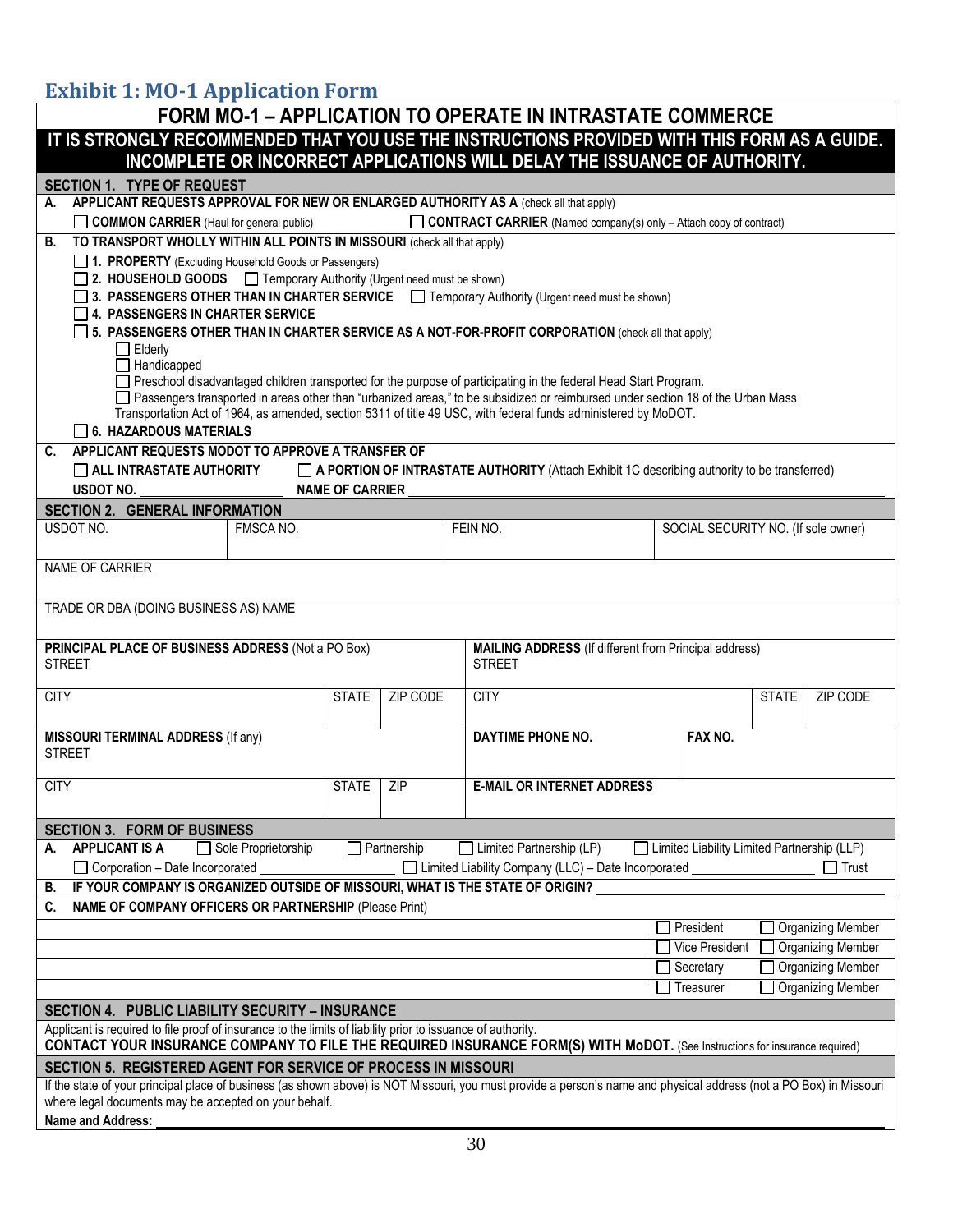| <b>SECTION 6. REGULATORY LICENSE FEES (Not Required for Not-for-Profit Corporations)</b>                                                         |                                                                                                                           |                                                                                                                                           |                     |
|--------------------------------------------------------------------------------------------------------------------------------------------------|---------------------------------------------------------------------------------------------------------------------------|-------------------------------------------------------------------------------------------------------------------------------------------|---------------------|
| <b>CHECK ONLY ONE BOX:</b>                                                                                                                       |                                                                                                                           |                                                                                                                                           |                     |
| Applicant will need to purchase<br>(number)                                                                                                      | door decals or _<br>(number)                                                                                              | window decals. (See instructions for decal type and payment options)                                                                      |                     |
|                                                                                                                                                  | Applicant has interstate authority and has/will pay regulatory fees under the Unified Carrier Registration (UCR) program. |                                                                                                                                           |                     |
| <b>SECTION 7. HAZARDOUS MATERIALS</b> (Required ONLY for Hazardous Materials Applicants)                                                         |                                                                                                                           |                                                                                                                                           |                     |
| APPLICANT WILL TRANSPORT HAZARDOUS MATERIALS REQUIRING:                                                                                          | □ \$1 Million in Public Liability & Property Damage in accordance with 4 CSR 265-10.030; OR                               |                                                                                                                                           |                     |
|                                                                                                                                                  | □ \$5 Million in Public Liability & Property Damage in accordance with 4 CSR 265-10.030                                   |                                                                                                                                           |                     |
|                                                                                                                                                  |                                                                                                                           |                                                                                                                                           |                     |
| APPLICANT DESIRES TO TRANSPORT THE FOLLOWING HAZARD CLASSES/DIVISIONS: (Check ALL that apply)                                                    |                                                                                                                           |                                                                                                                                           |                     |
| (If you transport ALL divisions within a class check the box titled "All Divisions")                                                             |                                                                                                                           |                                                                                                                                           |                     |
| <b>CLASS 1 EXPLOSIVES:</b><br>Division 1.1 Explosives that have a Mass Explosion Hazard                                                          |                                                                                                                           |                                                                                                                                           |                     |
| Division 1.2 Explosives that have a Projection Hazard                                                                                            |                                                                                                                           |                                                                                                                                           |                     |
| Division 1.4 Explosive Devices that present a Minor Blast Hazard                                                                                 | Division 1.3 Explosives that have a Fire Hazard and either a Minor Blast Hazard or a Minor Projection Hazard, or both     |                                                                                                                                           |                     |
| Division 1.5 Very Insensitive Explosives                                                                                                         |                                                                                                                           |                                                                                                                                           |                     |
| Division 1.6 Extremely Insensitive Detonating Substances                                                                                         |                                                                                                                           |                                                                                                                                           |                     |
| ALL Divisions of Class 1 Explosives                                                                                                              |                                                                                                                           |                                                                                                                                           |                     |
| <b>CLASS 2 GASSES:</b><br>Division 2.1 Gasses that are Flammable                                                                                 |                                                                                                                           |                                                                                                                                           |                     |
| Division 2.2 Gasses that are Non-Flammable and Compressed                                                                                        |                                                                                                                           |                                                                                                                                           |                     |
| Division 2.3 Gasses that are Poisonous                                                                                                           |                                                                                                                           |                                                                                                                                           |                     |
| □ ALL Divisions of Class 2 Gasses<br>$\Box$ CLASS 3 FLAMMABLE AND COMBUSTIBLE LIQUIDS                                                            |                                                                                                                           |                                                                                                                                           |                     |
| <b>CLASS 4 FLAMMABLE SOLIDS</b>                                                                                                                  |                                                                                                                           |                                                                                                                                           |                     |
| Division 4.1 Solids that are Flammable                                                                                                           |                                                                                                                           |                                                                                                                                           |                     |
| Division 4.2 Material that is Spontaneously Combustible                                                                                          |                                                                                                                           |                                                                                                                                           |                     |
| Division 4.3 Material that is Dangerous When Wet.<br>ALL Divisions of Class 4 Flammable Solids                                                   |                                                                                                                           |                                                                                                                                           |                     |
| <b>CLASS 5 OXIDIZERS AND ORGANIC PEROXIDES</b>                                                                                                   |                                                                                                                           |                                                                                                                                           |                     |
| Division 5.1 Oxidizers                                                                                                                           |                                                                                                                           |                                                                                                                                           |                     |
| Division 5.2 Organic Peroxides                                                                                                                   |                                                                                                                           |                                                                                                                                           |                     |
| ALL Divisions of Class 5 Oxidizers and Organic Peroxides<br><b>CLASS 6 POISONS</b>                                                               |                                                                                                                           |                                                                                                                                           |                     |
| Division 6.1 Material that is Poisonous (PG I, Inhalation Hazard Only)                                                                           |                                                                                                                           |                                                                                                                                           |                     |
| Division 6.1 Material that is Poisonous (PG I, OR II Other than PG I Inhalation Hazard)                                                          |                                                                                                                           |                                                                                                                                           |                     |
| Division 6.1 Material that is Poisonous (PG III, Keep Away From Food)<br>Division 6.2 Material that is an Infectious Substance (Etiologic Agent) |                                                                                                                           |                                                                                                                                           |                     |
| All Divisions of Class 6 Poisons                                                                                                                 |                                                                                                                           |                                                                                                                                           |                     |
| $\Box$ CLASS 7 RADIOACTIVE MATERIALS                                                                                                             |                                                                                                                           |                                                                                                                                           |                     |
| $\Box$ CLASS 8 CORROSIVES                                                                                                                        |                                                                                                                           |                                                                                                                                           |                     |
| <b>CLASS 9 MISCELLANEOUS</b>                                                                                                                     |                                                                                                                           |                                                                                                                                           |                     |
| <b>ORM-D (Other Regulated Materials)</b>                                                                                                         |                                                                                                                           |                                                                                                                                           |                     |
| SECTION 8. SAFETY COMPLIANCE & SIGNATURE (An Attorney is NOT required to sign the application on behalf of a Corporation)                        |                                                                                                                           |                                                                                                                                           |                     |
|                                                                                                                                                  |                                                                                                                           | > Commercial motor vehicle safety regulations apply to motor carriers operating in intrastate commerce. For more information about Safety |                     |
|                                                                                                                                                  |                                                                                                                           | Regulations that apply to your operation visit the Safety & Compliance section of our website at www.modot.org/mcs/index.htm.             |                     |
| ➤                                                                                                                                                |                                                                                                                           | Under penalty of perjury under the laws of the State of Missouri and the United States of America, the information in this application or |                     |
| attached hereto is true and correct, that I am authorized to sign this Application on behalf of the Applicant and that the signature below is my |                                                                                                                           |                                                                                                                                           |                     |
| own true and correct signature made by me or my legal representative and by no other person.                                                     |                                                                                                                           |                                                                                                                                           |                     |
| <b>Applicant(s)/Attorney Name Printed</b>                                                                                                        | <b>Applicant(s)/Attorney Signature</b>                                                                                    | <b>Title</b>                                                                                                                              | Date                |
| If Attorney signed on behalf of Applicant above, print address                                                                                   |                                                                                                                           |                                                                                                                                           | Attorney MO Bar No. |
|                                                                                                                                                  |                                                                                                                           |                                                                                                                                           |                     |
|                                                                                                                                                  |                                                                                                                           |                                                                                                                                           |                     |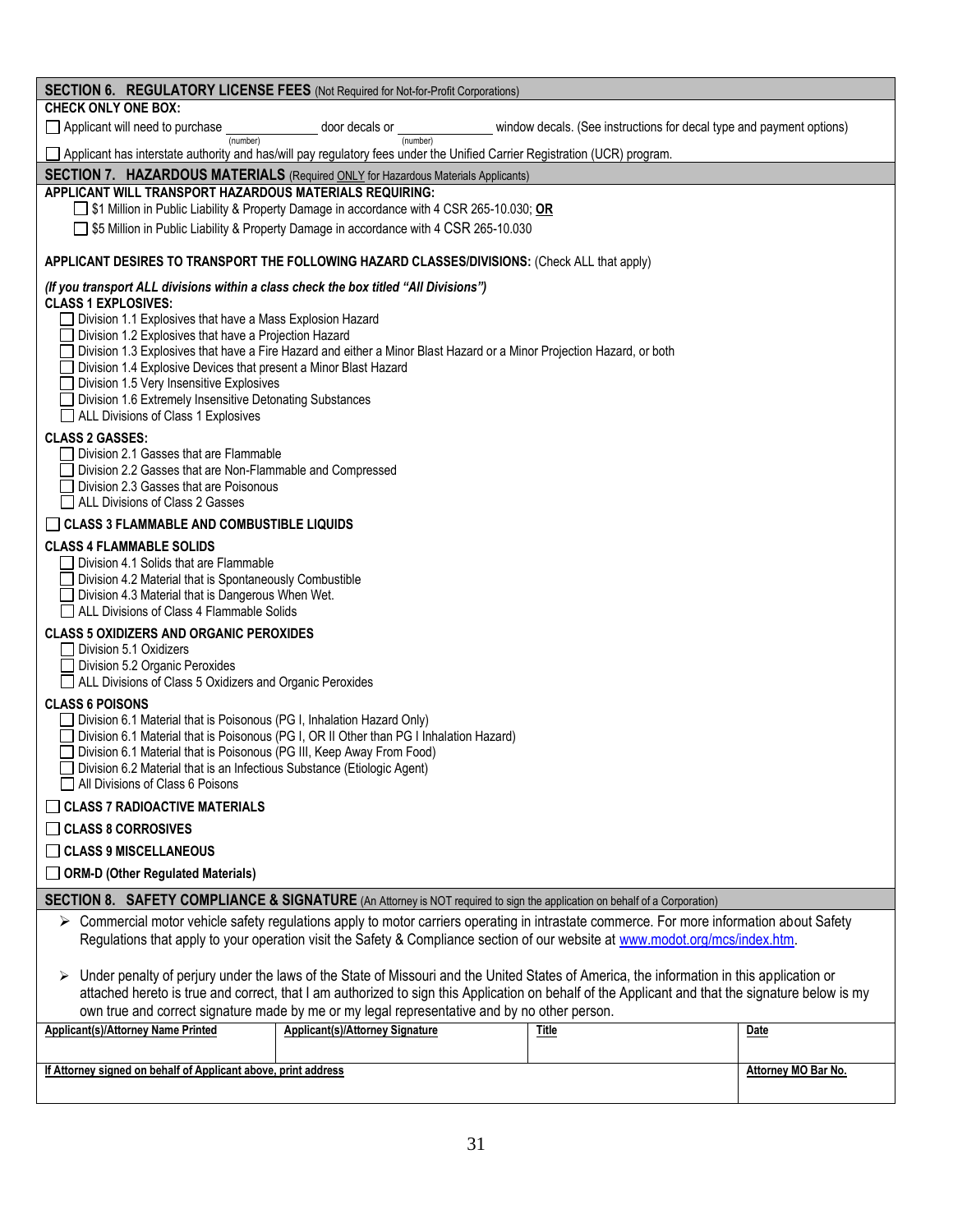| <b>Transferor(s) Name Printed</b>                                                                                                                                                                                                                   |                                                                                                                                                                                                                                          | <b>Transferor(s) Signature</b>                                                                                                                                                                                                                                                                                                                                                                                                                                                                                                                                                                                                                                                                                                                                                                    |                                                                                                                                                      | Title                   | Date                                                                               |                                                                                                     |
|-----------------------------------------------------------------------------------------------------------------------------------------------------------------------------------------------------------------------------------------------------|------------------------------------------------------------------------------------------------------------------------------------------------------------------------------------------------------------------------------------------|---------------------------------------------------------------------------------------------------------------------------------------------------------------------------------------------------------------------------------------------------------------------------------------------------------------------------------------------------------------------------------------------------------------------------------------------------------------------------------------------------------------------------------------------------------------------------------------------------------------------------------------------------------------------------------------------------------------------------------------------------------------------------------------------------|------------------------------------------------------------------------------------------------------------------------------------------------------|-------------------------|------------------------------------------------------------------------------------|-----------------------------------------------------------------------------------------------------|
| CONTINUE THIS APPLICATION ONLY IF YOU HAVE CHECKED BOX 2, 3, 4, OR 5 UNDER SECTION 1B                                                                                                                                                               |                                                                                                                                                                                                                                          |                                                                                                                                                                                                                                                                                                                                                                                                                                                                                                                                                                                                                                                                                                                                                                                                   |                                                                                                                                                      |                         |                                                                                    |                                                                                                     |
| SECTION 9. VERIFICATION OF WORKERS COMPENSATION (Required ONLY for Household Goods)                                                                                                                                                                 |                                                                                                                                                                                                                                          |                                                                                                                                                                                                                                                                                                                                                                                                                                                                                                                                                                                                                                                                                                                                                                                                   |                                                                                                                                                      |                         |                                                                                    |                                                                                                     |
| <b>CHECK ONLY ONE BOX:</b>                                                                                                                                                                                                                          |                                                                                                                                                                                                                                          |                                                                                                                                                                                                                                                                                                                                                                                                                                                                                                                                                                                                                                                                                                                                                                                                   |                                                                                                                                                      |                         |                                                                                    |                                                                                                     |
|                                                                                                                                                                                                                                                     | □ Applicant certified that it is COMPLIANT with RSMo 287 by procuring workers' compensation insurance coverage for its employees.<br>Applicant has permission from the Division of Workers' Compensation to SELF-INSURE its liabilities. |                                                                                                                                                                                                                                                                                                                                                                                                                                                                                                                                                                                                                                                                                                                                                                                                   |                                                                                                                                                      |                         |                                                                                    |                                                                                                     |
|                                                                                                                                                                                                                                                     |                                                                                                                                                                                                                                          |                                                                                                                                                                                                                                                                                                                                                                                                                                                                                                                                                                                                                                                                                                                                                                                                   |                                                                                                                                                      |                         |                                                                                    |                                                                                                     |
| Applicant has less than five employees (defined as full and part-time, seasonal, and temporary employees) and is EXEMPT from procuring workers'<br>compensation coverage.                                                                           |                                                                                                                                                                                                                                          |                                                                                                                                                                                                                                                                                                                                                                                                                                                                                                                                                                                                                                                                                                                                                                                                   |                                                                                                                                                      |                         |                                                                                    |                                                                                                     |
| NOTE: If your company is required to obtain workers' compensation insurance coverage and coverage lapses or is discontinued, any household goods authority<br>issued pursuant to this application is subject to suspension until compliance is met. |                                                                                                                                                                                                                                          |                                                                                                                                                                                                                                                                                                                                                                                                                                                                                                                                                                                                                                                                                                                                                                                                   |                                                                                                                                                      |                         |                                                                                    |                                                                                                     |
|                                                                                                                                                                                                                                                     | SECTION 10. LIST OF APPLICANT'S EQUIPMENT TO BE USED                                                                                                                                                                                     |                                                                                                                                                                                                                                                                                                                                                                                                                                                                                                                                                                                                                                                                                                                                                                                                   |                                                                                                                                                      |                         |                                                                                    |                                                                                                     |
| <b>TYPE OF VEHICLE</b>                                                                                                                                                                                                                              | <b>MODEL YEAR</b>                                                                                                                                                                                                                        | <b>MAKE</b>                                                                                                                                                                                                                                                                                                                                                                                                                                                                                                                                                                                                                                                                                                                                                                                       | SEATING CAPACITY<br>(EXCLUDING THE<br>DRIVER) OF<br><b>PASSENGER</b><br><b>VECHICLES OR</b><br><b>LICENSED WEIGHT</b><br>OF OTHER<br><b>VEHICLES</b> | <b>REASONABLE VALUE</b> | <b>SPECIFY WHETHER</b><br>VEHICLE IS OWNED.<br>LEASED, OR TO BE<br><b>ACQUIRED</b> | <b>CHECK IF</b><br>EQUIPMENT WILL BE<br><b>USED TO HAUL</b><br><b>HAZARDOUS</b><br><b>MATERIALS</b> |
|                                                                                                                                                                                                                                                     |                                                                                                                                                                                                                                          |                                                                                                                                                                                                                                                                                                                                                                                                                                                                                                                                                                                                                                                                                                                                                                                                   |                                                                                                                                                      |                         |                                                                                    | $\Box$                                                                                              |
|                                                                                                                                                                                                                                                     |                                                                                                                                                                                                                                          |                                                                                                                                                                                                                                                                                                                                                                                                                                                                                                                                                                                                                                                                                                                                                                                                   |                                                                                                                                                      |                         |                                                                                    | $\Box$                                                                                              |
|                                                                                                                                                                                                                                                     |                                                                                                                                                                                                                                          |                                                                                                                                                                                                                                                                                                                                                                                                                                                                                                                                                                                                                                                                                                                                                                                                   |                                                                                                                                                      |                         |                                                                                    | $\Box$                                                                                              |
|                                                                                                                                                                                                                                                     |                                                                                                                                                                                                                                          |                                                                                                                                                                                                                                                                                                                                                                                                                                                                                                                                                                                                                                                                                                                                                                                                   |                                                                                                                                                      |                         |                                                                                    | $\Box$                                                                                              |
|                                                                                                                                                                                                                                                     |                                                                                                                                                                                                                                          |                                                                                                                                                                                                                                                                                                                                                                                                                                                                                                                                                                                                                                                                                                                                                                                                   |                                                                                                                                                      |                         |                                                                                    | $\Box$                                                                                              |
|                                                                                                                                                                                                                                                     |                                                                                                                                                                                                                                          |                                                                                                                                                                                                                                                                                                                                                                                                                                                                                                                                                                                                                                                                                                                                                                                                   |                                                                                                                                                      |                         |                                                                                    | П                                                                                                   |
|                                                                                                                                                                                                                                                     |                                                                                                                                                                                                                                          |                                                                                                                                                                                                                                                                                                                                                                                                                                                                                                                                                                                                                                                                                                                                                                                                   |                                                                                                                                                      |                         |                                                                                    | $\Box$                                                                                              |
|                                                                                                                                                                                                                                                     |                                                                                                                                                                                                                                          |                                                                                                                                                                                                                                                                                                                                                                                                                                                                                                                                                                                                                                                                                                                                                                                                   |                                                                                                                                                      |                         |                                                                                    | $\Box$                                                                                              |
|                                                                                                                                                                                                                                                     |                                                                                                                                                                                                                                          |                                                                                                                                                                                                                                                                                                                                                                                                                                                                                                                                                                                                                                                                                                                                                                                                   |                                                                                                                                                      |                         |                                                                                    | $\Box$                                                                                              |
|                                                                                                                                                                                                                                                     |                                                                                                                                                                                                                                          |                                                                                                                                                                                                                                                                                                                                                                                                                                                                                                                                                                                                                                                                                                                                                                                                   |                                                                                                                                                      |                         |                                                                                    | $\Box$                                                                                              |
|                                                                                                                                                                                                                                                     |                                                                                                                                                                                                                                          | Attach list if needed for additional equipment - Name Exhibit 10 at top of each additional page.                                                                                                                                                                                                                                                                                                                                                                                                                                                                                                                                                                                                                                                                                                  |                                                                                                                                                      |                         |                                                                                    |                                                                                                     |
|                                                                                                                                                                                                                                                     |                                                                                                                                                                                                                                          | SECTION 11. STATEMENT OF RATES TO BE CHARGED (Not Required for Household Goods)<br>Please provide below a statement of the rates to be charged if the authority is granted for the transportation of passengers in intrastate commerce. Rate and charges                                                                                                                                                                                                                                                                                                                                                                                                                                                                                                                                          |                                                                                                                                                      |                         |                                                                                    |                                                                                                     |
|                                                                                                                                                                                                                                                     |                                                                                                                                                                                                                                          | might include minimum rate, rate per hour per vehicle type, rate per passenger (if applicable), seasonal rates or other information that is specific and clear. For<br>charter operations, the rates and charges must be for the use of the vehicle and cannot be a per passenger charge.                                                                                                                                                                                                                                                                                                                                                                                                                                                                                                         |                                                                                                                                                      |                         |                                                                                    |                                                                                                     |
|                                                                                                                                                                                                                                                     |                                                                                                                                                                                                                                          |                                                                                                                                                                                                                                                                                                                                                                                                                                                                                                                                                                                                                                                                                                                                                                                                   |                                                                                                                                                      |                         |                                                                                    |                                                                                                     |
|                                                                                                                                                                                                                                                     |                                                                                                                                                                                                                                          |                                                                                                                                                                                                                                                                                                                                                                                                                                                                                                                                                                                                                                                                                                                                                                                                   |                                                                                                                                                      |                         |                                                                                    |                                                                                                     |
|                                                                                                                                                                                                                                                     |                                                                                                                                                                                                                                          |                                                                                                                                                                                                                                                                                                                                                                                                                                                                                                                                                                                                                                                                                                                                                                                                   |                                                                                                                                                      |                         |                                                                                    |                                                                                                     |
|                                                                                                                                                                                                                                                     |                                                                                                                                                                                                                                          |                                                                                                                                                                                                                                                                                                                                                                                                                                                                                                                                                                                                                                                                                                                                                                                                   |                                                                                                                                                      |                         |                                                                                    |                                                                                                     |
|                                                                                                                                                                                                                                                     |                                                                                                                                                                                                                                          |                                                                                                                                                                                                                                                                                                                                                                                                                                                                                                                                                                                                                                                                                                                                                                                                   |                                                                                                                                                      |                         |                                                                                    |                                                                                                     |
|                                                                                                                                                                                                                                                     |                                                                                                                                                                                                                                          |                                                                                                                                                                                                                                                                                                                                                                                                                                                                                                                                                                                                                                                                                                                                                                                                   |                                                                                                                                                      |                         |                                                                                    |                                                                                                     |
|                                                                                                                                                                                                                                                     |                                                                                                                                                                                                                                          |                                                                                                                                                                                                                                                                                                                                                                                                                                                                                                                                                                                                                                                                                                                                                                                                   |                                                                                                                                                      |                         |                                                                                    |                                                                                                     |
|                                                                                                                                                                                                                                                     |                                                                                                                                                                                                                                          |                                                                                                                                                                                                                                                                                                                                                                                                                                                                                                                                                                                                                                                                                                                                                                                                   |                                                                                                                                                      |                         |                                                                                    |                                                                                                     |
| NOTE:<br>$\bullet$<br>$\bullet$<br>ready to be issued.                                                                                                                                                                                              | time of the movement as provided in the tariff.                                                                                                                                                                                          | HOUSEHOLD GOODS - Applicant must prepare a tariff after the authority is granted, but prior to start of business. The tariff will not be required to be<br>filed with Motor Carrier Services. See state regulation 7 CSR 265-10.120 for how to prepare a household goods tariff or request a copy of a sample tariff.<br>The tariff will be required to be posted in each terminal. You will be required to charge customers only those rates and charges in your tariff in effect at the<br>TRANSPORTING PASSENGERS OTHER THAN CHARTER SERVICE - If you do not have interstate authority, you will be required to file your rates<br>and charges with Motor Carrier Services in the form of a tariff prior to the grant of authority. Our agency will contact you at the time the application is |                                                                                                                                                      |                         |                                                                                    |                                                                                                     |